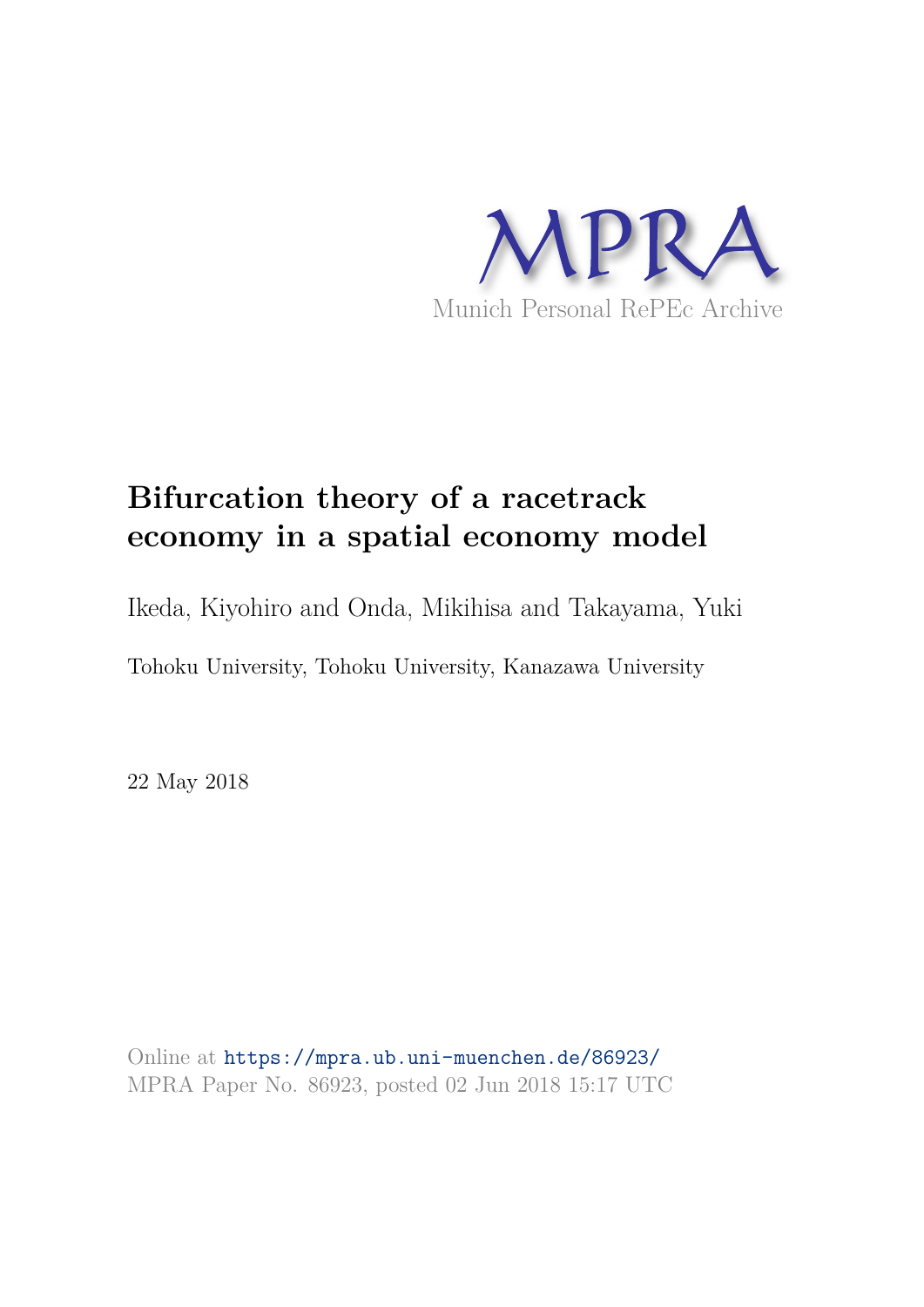## Bifurcation theory of a racetrack economy in a spatial economy model

Kiyohiro Ikeda · Mikihisa Onda · Yuki Takayama

Received: date / Accepted: date

Abstract Racetrack economy is a conventional spatial platform for economic agglomeration in spatial economy models. Studies of this economy up to now have been conducted mostly on 2*<sup>k</sup>* cities, for which agglomerations proceed via so-called spatial period doubling bifurcation cascade. This paper aims at the elucidation of agglomeration mechanisms of the racetrack economy in a general setting of an arbitrary number of cities. First, an attention was paid to the existence of invariant solutions that retain their spatial distributions when the transport cost parameter is changed. A complete list of possible invariant solutions, which are inherent for replicator dynamics and are dependent on the number of cities, is presented. Next, group-theoretic bifurcation theory is used to describe bifurcation from the uniform state, thereby presenting an insightful information on spatial agglomerations. Among a plethora of theoretically possible invariant solutions, those which actually become stable for spatial economy models are obtained numerically. Asymptotic agglomeration behavior when the number of cities become very large is studied.

Keywords Bifurcation · Economic agglomeration · Racetrack economy · Replicator dynamics · Spatial economy model

K. Ikeda

M. Onda

Department of Civil and Environmental Engineering, Tohoku University, Aoba, Sendai 980-8579, Japan Tel.: +81-22-795-7416 Fax: +81-22-795-7418 E-mail: kiyohiro.ikeda.b4@tohoku.ac.jp ORCID 0000-0002-0291-4346

Department of Civil and Environmental Engineering, Tohoku University, Aoba, Sendai 980-8579, Japan Y. Takayama

Institute of Science and Engineering, Kanazawa University, Kakuma, Kanazawa 920-1192, Japan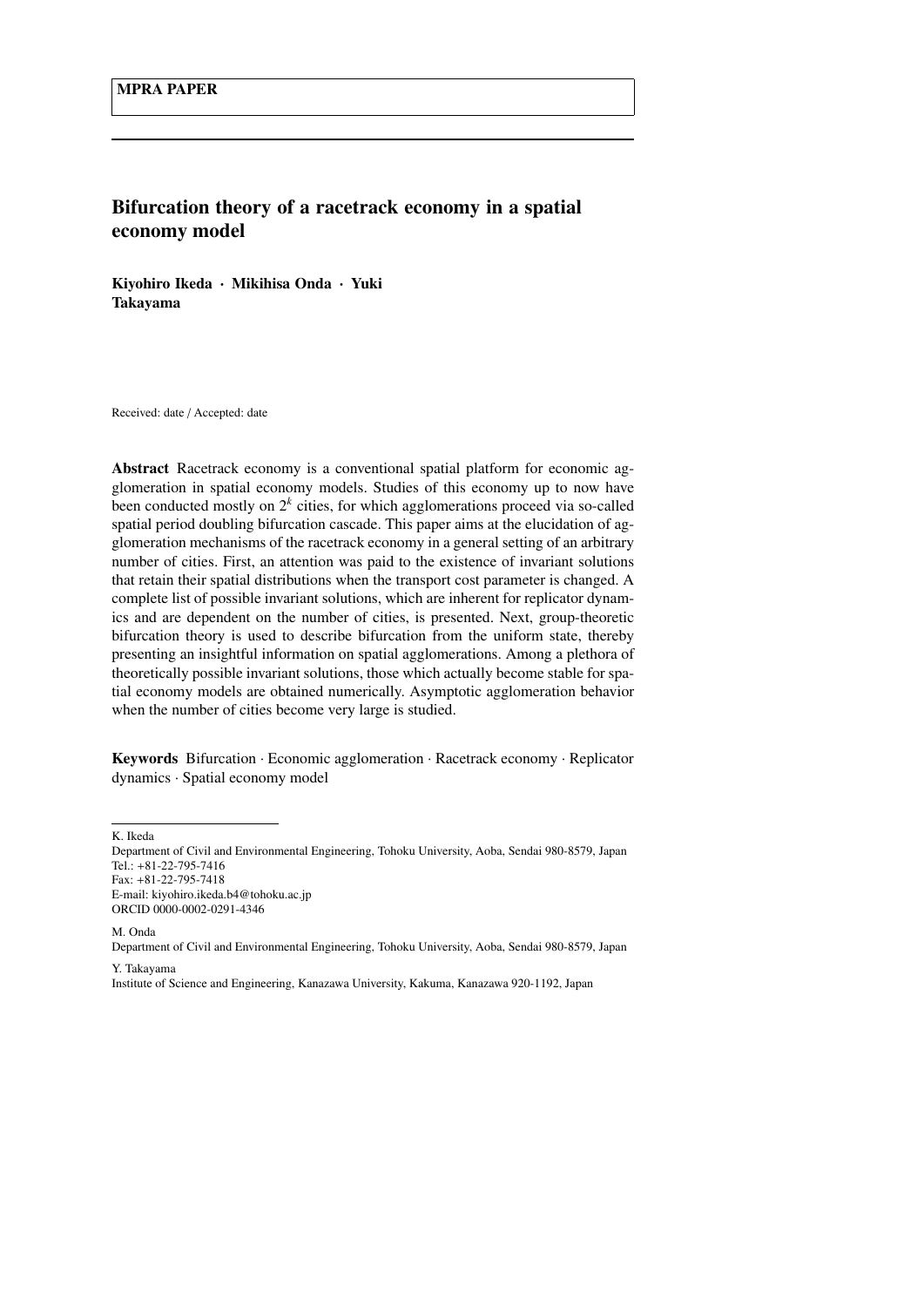## 1 Introduction

Although the two-city model is the most customary spatial platform in spatial economics, its insufficiency for the implementation of indirect spatial effects has been corroborated using empirical evidence (Bosker et al. 2010). Elucidating the mechanism of spatial economic agglomeration among a system of cities subject to indirect spatial effects has persisted as an important topic (e.g., Behrens and Thisse 2007). Racetrack economy, which comprises a series of cities with identical microeconomic environments situated on a circle, has come to be used extensively as a spatial platform for a system of cities. An increase in the number of cities to be considered, however, entails a rapid increase of the possible spatial patterns, which is quite problematic. To overcome this problem, it is desirable to develop a theory of spatial agglomeration for a general setting of an arbitrary number of cities. Nevertheless, theoretical studies of the racetrack economy were conducted mainly on 2*<sup>k</sup>* cities because of analytical tractability, as noted in a review in Section 2.

In light of the above, this paper is intended to elucidate the agglomeration mechanism of the racetrack economy of replicator (ad hoc) dynamics in a general setting of *an arbitrary number of cities*. We are particularly interested in the asymptotic agglomeration behavior when the number of cities becomes very large. Development of a systematic methodology to address an arbitrary number of cities is a novel contribution of this paper. This methodology is based on the following two tools: (1) theory on invariant solutions and (2) group-theoretic bifurcation theory.

First, attention is devoted to the existence of invariant solutions that retain their spatial distributions even when the value of the transport cost parameter is changed. Invariant solutions have already been observed implicitly in the two-city model of replicator dynamics for spatial economy models. There are two invariant solutions: (i) the state of two identical cities and (ii) the state of a core city gathering all mobile population and a peripheral city with no population. These states satisfy the governing equation for any value of transport cost and become stable and sustainable equilibria for some microeconomic environments. Knowledge related to these solutions, which is inherent for replicator dynamics, has provided insightful information related to spatial agglomerations. As a novel contribution of this paper, a complete list of possible invariant solutions for a racetrack economy with an arbitrary number of cities is advanced as an extension of the study for 2*<sup>k</sup>* cities (Ikeda et al. 2017b).

Next, we specifically address bifurcating agglomeration patterns from the uniform state. For this purpose, we resort to group-theoretic bifurcation theory, which is an established tool to describe bifurcation of symmetric systems (e.g., Ikeda and Murota 2010). Since the symmetry of racetrack economy is dependent on the number of cities, as are bifurcating agglomeration patterns. Although the bifurcation mechanism for 2*<sup>k</sup>* cities is available in the literature (Ikeda et al. 2012), we newly consider prime-numbered cities and composite-numbered cities. The prime-numbered cities have been proved to encounter spontaneous loss of spatial periodicity upon bifurcation. The composite-numbered cities are shown to display diverse bifurcations leading to spatial period doubling, tripling, and so on, dependent on the way the number is factorized. The mechanism of bifurcation obtained herein is general in that it is independent on micro-economic modeling and on the dynamics employed.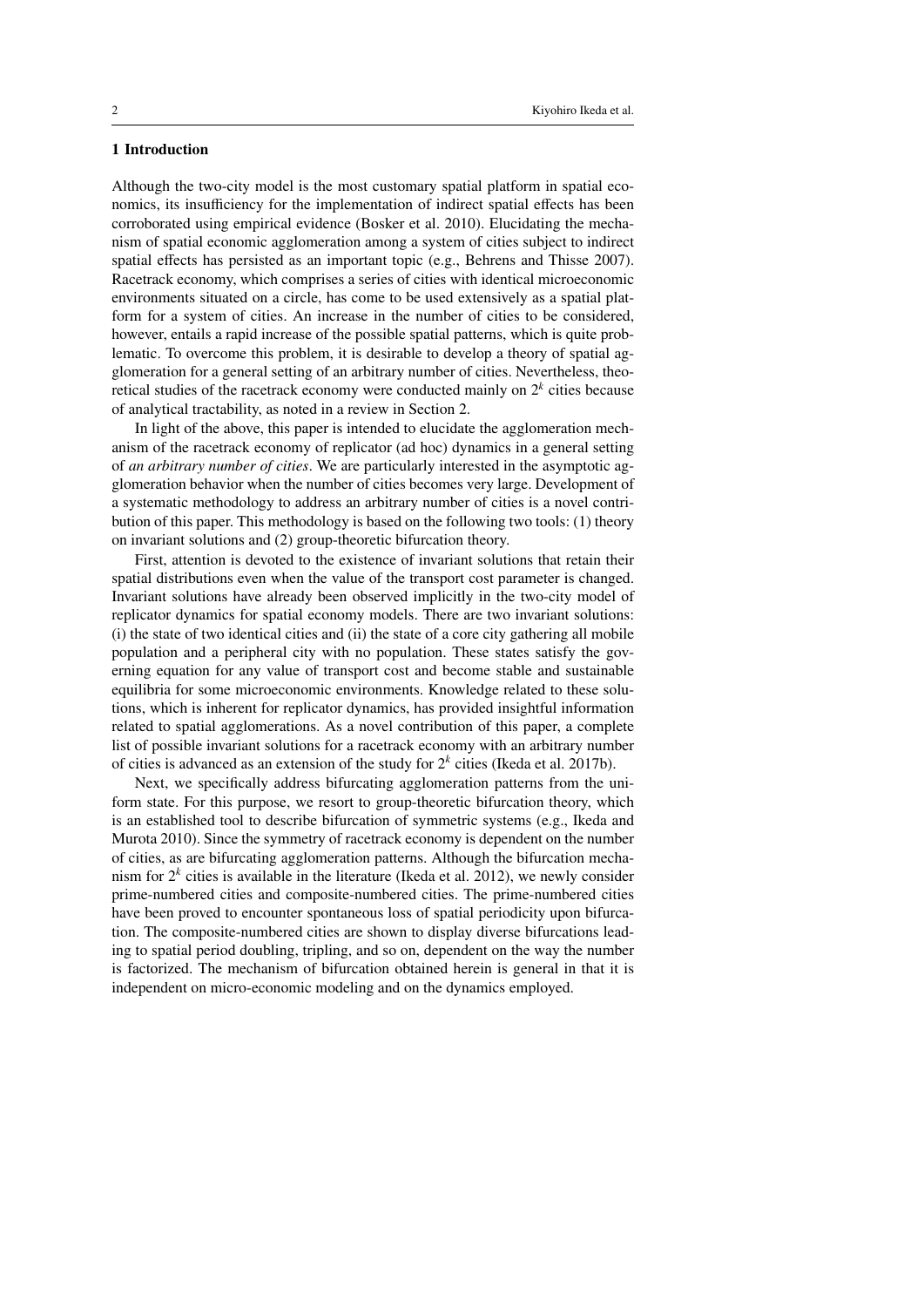Using the methodology presented above, several theoretically possible patterns are now readily accessible. One can undertake the advanced mission of finding patterns of interest that actually become stable equilibria. Because their stability is dependent on microeconomic modeling, stability must be investigated model by model. We conducted comparative static analysis to obtain stable equilibria of spatial economy models by Forslid and Ottaviano (2003) and Pfluger (2004). They are compared ¨ with known agglomeration properties in the Krugman model [e.g., Fujita et al. (1999) for the two-city model and Ikeda et al. (2012) for 4, 6, 8, and 16 cities]. As a result, it can be shown that knowledge related to invariant patterns provides insightful information related to spatial agglomeration of spatial economy models.

This paper is organized as follows. Reports of studies of the racetrack economy are reviewed in Section 2. Spatial economy models are introduced in Section 3. A theory of invariant solutions is developed in Section 4. Bifurcation mechanisms of racetrack economy are advanced in Section 5. Agglomeration behaviors of two, three, and four cities are investigated in Section 6. Numerical analysis is conducted in Section 7.

#### 2 Studies of racetrack economy

For racetrack economy, Krugman (1993) found that fewer larger agglomerations out of uniformity are engendered. For racetrack economy with  $2^k$  cities, a spatially alternation of a core place with a large population and a peripheral place with a small population were observed for spatial economy models (e.g., Picard and Tabuchi 2010; Tabuchi and Thisse 2011). Its mechanism was explained in terms of the spatial period doubling bifurcation cascade, which produces fewer larger agglomerations through repeated doubling of the spatial period of agglomerated cities (Ikeda et al. 2012; Akamatsu et al. 2012; Osawa et al. 2017). Anas (2004) demonstrated the presence of other agglomeration patterns, such as balanced agglomeration, concentrated agglomeration, and de-agglomeration.

The importance of the theoretical study of racetrack economy in the elucidation of agglomeration mechanism in other economies has come to be acknowledged. The racetrack economy was studied comparatively with an economy on a line segment (a long narrow economy) by Mossay and Picard (2011) for Beckman's CBD formation model (1976) in a continuous space to display the difference in agglomeration patterns. An analogy of the agglomerations in the racetrack economy to long narrow economy and square lattice economy was studied in Ikeda et al. (2017a,b). This paper offers more general results by extending this study with 2*<sup>k</sup>* cities to an arbitrary number of cities.

## 3 Spatial economic models

As an application of the present theory, we employ a pair of multi-regional spatial economic models whose frameworks follow Forslid and Ottaviano (2003) and Pflüger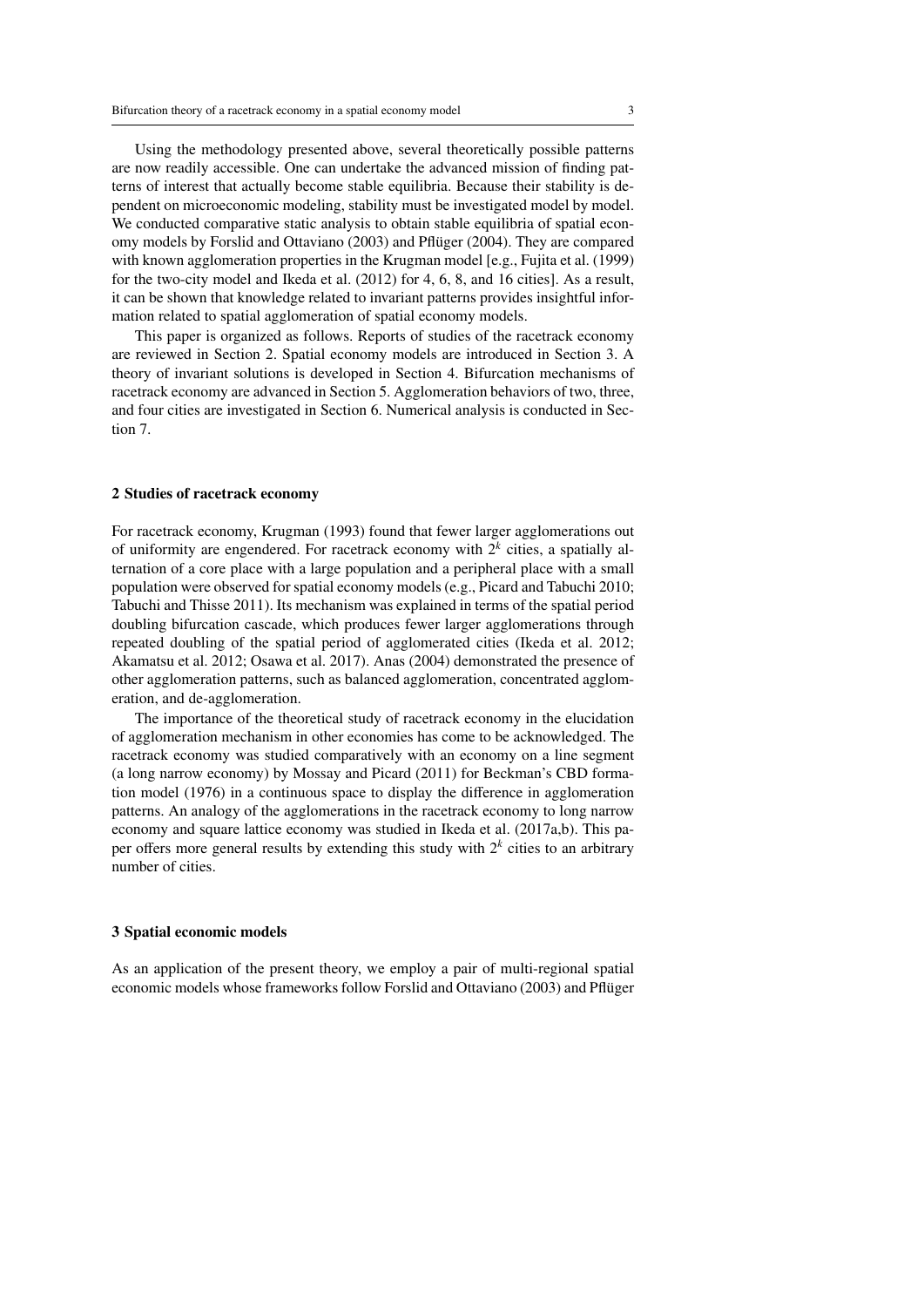(2004) (defined as FO and Pf, respectively). The basic assumptions of the multiregional spatial economic model are the same as those of the FO and Pf models except for the number of regions, but we provide them here for completeness.

## 3.1 Basic Assumptions

The economy is composed of *n* regions indexed by  $i = 1, \ldots, n$ , two factors of production and two sectors. The two factors of production are skilled and unskilled labor while the workers supply one unit of each type of labor inelastically. The total endowment of skilled and unskilled workers is *H* and *L*, respectively. The skilled worker is mobile across regions and  $\lambda_i$  denotes the number of them located in region *i*. The total endowment of skilled workers is normalized as  $H = 1$ . The unskilled worker is immobile and equally distributed across all regions (i.e., the number of unskilled workers in each region is  $l \equiv L/n$ . The two sectors consist of agriculture (abbreviated by A) and manufacturing (abbreviated by M). The A-sector output is homogeneous and each unit is produced using a unit of unskilled labor under perfect competition. The M-sector output is a horizontally differentiated product that is produced using both skilled and unskilled labor under increasing returns to scale and Dixit-Stiglitz monopolistic competition.

The goods of both sectors are transported, but the transportation of A-sector goods is frictionless while the transportation of M-sector goods is inhibited by iceberg transportation costs. That is, for each unit of M-sector goods transported from region *i* to *j*( $\neq$  *i*), only a fraction 1/*T*<sub>*i*</sub> < 1 arrives. We assume that *T*<sup>*i*</sup> = 1 for all *i* ∈ {1, · · · , *n*} and that  $T_{ij} = T_{ij}(\tau)$  is a function in a transport cost parameter  $\tau > 0$  as

$$
T_{ij} = \exp(\tau m(i, j)),\tag{1}
$$

where  $m(i, j)$  expresses the shortest distance between regions *i* and *j*.

All workers have identical preferences *U* over both M- and A-sector goods. The utility of an individual in region *i* is given by

[FO model] 
$$
U(C_i^M, C_i^A) = \mu \ln C_i^M + (1 - \mu) \ln C_i^A
$$
  $(0 < \mu < 1),$  (2)

[Pf model] 
$$
U(C_i^M, C_i^A) = \mu \ln C_i^M + C_i^A
$$
  $(\mu > 0),$  (3)

$$
C_i^{\mathbf{M}} \equiv \sum_j \left( \int_0^{n_j} q_{ji}(k)^{(\sigma - 1)/\sigma} dk \right)^{\sigma/(\sigma - 1)}, \tag{4}
$$

where  $C_i^A$  is the consumption of A-sector goods in region *i*;  $C_i^M$  represents the manufacturing aggregate in region *i*;  $q_{ji}(k)$  is the consumption of variety  $k \in [0, n_j]$  produced in region *j* and  $n_j$  is the number of varieties produced in region *j*;  $\mu$  is a constant parameter and  $\sigma$  is the constant elasticity of substitution between any two varieties. The budget constraint is given by

$$
p_i^A C_i^A + \sum_j \int_0^{n_j} p_{ji}(k) q_{ji}(k) dk = y_i,
$$
 (5)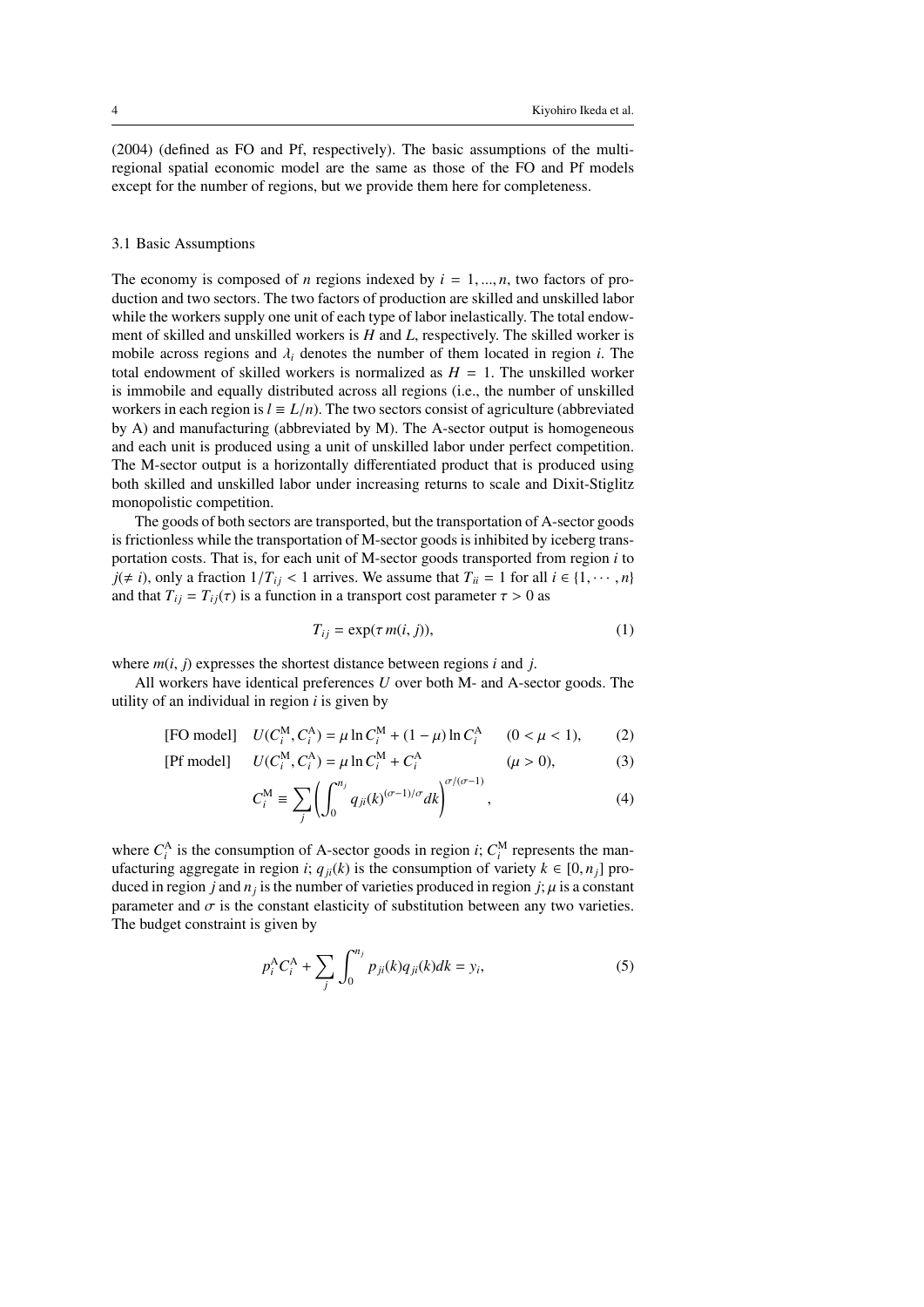where  $p_i^A$  is the price in region *i* of A-sector goods,  $p_{ji}(k)$  denotes the price in region  $i$  of the M-sector goods produced in region  $j$ , and  $y_i$  denotes the income of an individual in region *i*. The incomes (wages) of the skilled and the unskilled workers are represented, respectively, by  $w_i$  and  $w_i^u$ .

## 3.2 Expression of indirect utility function

With resort to utility maximization, profit maximization, and short-run equilibrium, the indirect utility of each of the multi-region FO and Pf models is expressed as (see Ikeda et al. 2014 for details)

[FO model] 
$$
v_i = \frac{\mu}{\sigma - 1} \ln[\sum_j d_{ji} \lambda_j] + \ln[w_i],
$$
 (6a)

[Pf model] 
$$
v_i = \frac{1}{\sigma - 1} \ln[\sum_j d_{ji} \lambda_j] + \frac{1}{\sigma} w_i.
$$
 (6b)

Here  $d_{ji} \equiv T_{ji}^{1-\sigma}$  is the trade friction between the regions *i* and *j* and *w<sub>i</sub>* is the equilibrium wage.

## 3.3 Long-run equilibrium and adjustment dynamics

In the long run, the skilled workers are mobile across regions and will move to the region where their indirect utility is higher. The long-run equilibrium is defined as the spatial distribution of the mobile workers  $\lambda$  that satisfies the following conditions:

$$
\begin{cases}\nv^* - v_i(\lambda) = 0 & \text{if } \lambda_i > 0, \\
v^* - v_i(\lambda) \ge 0 & \text{if } \lambda_i = 0,\n\end{cases}
$$
\n(7a)

$$
\sum_{i} \lambda_i = 1,\tag{7b}
$$

where  $v^*$  denotes the equilibrium utility level. The condition  $(7a)$  means that a longrun equilibrium arises when no worker may get a higher utility level by moving to another region.

As guaranteed in Sandholm (2010), it is possible to replace the problem to obtain a set of stable spatial equilibria by another problem to find a set of stable stationary points of the replicator dynamics:

$$
\frac{d\lambda}{dt} = F(\lambda, \tau),\tag{8}
$$

where  $F(\lambda, \tau) = (F_i(\lambda, \tau) | i = 1, \ldots, n)$ , and

$$
F_i(\lambda, \tau) = (v_i(\lambda, \tau) - \bar{v}(\lambda, \tau))\lambda_i.
$$
\n(9)

Here,  $\bar{v} = \sum_{i=1}^{n} \lambda_i v_i$  is the average utility. Stationary points (rest points)  $\lambda^*(\tau)$  of the replicator dynamics (8) are defined as those points which satisfy the static governing equation

$$
F(\lambda^*, \tau) = 0. \tag{10}
$$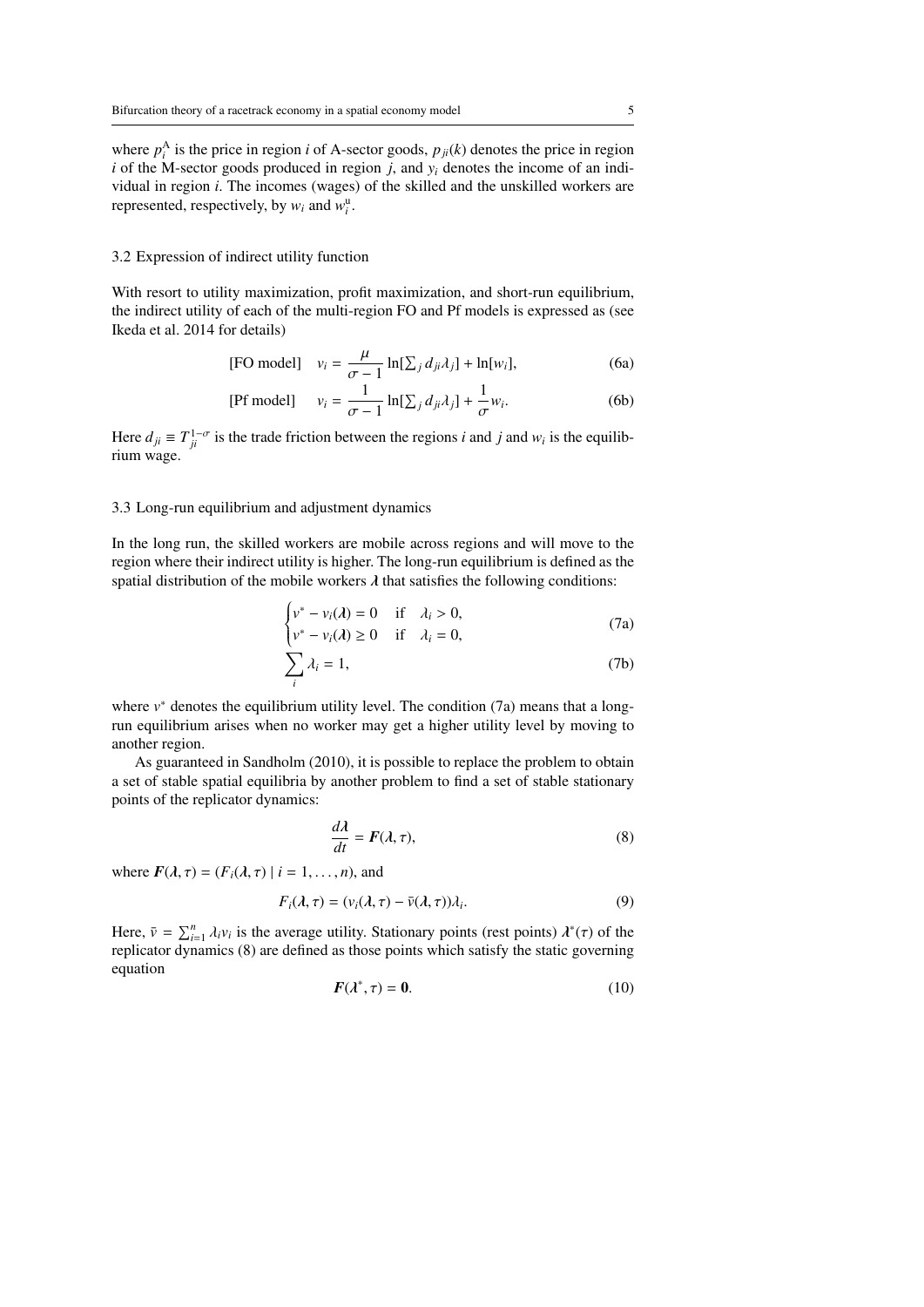Using the eigenvalues of the Jacobian matrix

$$
J(\lambda^*, \tau) = \frac{\partial F}{\partial \lambda}(\lambda^*, \tau),
$$

we classify stability as

(linearly stable: every eigenvalue has a negative real part, linearly unstable: at least one eigenvalue has a positive real part.

A stationary point is asymptotically stable or unstable according to whether it is linearly stable or unstable.

#### 4 Theory of invariant solutions

A bifurcation theory on the replicator dynamics is introduced. By virtue of its product form (9), this dynamics has a number of invariant solutions that retain their spatial patterns when the transport cost  $\tau$  changes. After introducing classifications of stationary points, we formulate a symmetry condition for the existence of invariant solutions.

## 4.1 Classifications of stationary points

Stationary points  $(\lambda, \tau)$  of the replicator dynamics are classified in preparation for the description of its bifurcation mechanism. First, these points are classified into an *interior solution*, for which all cities have positive population, and a *corner solution*, for which some cities have zero population.

A solution can be expressed, without loss of generality, by appropriately rearranging the order of independent variables  $\lambda$  as

$$
\hat{\lambda} = \begin{bmatrix} \lambda_+ \\ \lambda_0 \end{bmatrix} \tag{11}
$$

with  $\lambda_+ = {\lambda_i > 0 \mid i = 1, ..., m}$  and  $\lambda_0 = 0$ . Note that  $\lambda_0$  is absent for an interior solution. Stability and sustainability conditions for corner solutions are given in Appendix A.1.

Next, critical points are classified into a *break bifurcation point* with singular *J*<sup>+</sup> and a *non-break point* with  $v_i - \bar{v} = 0$  for some place  $i$  ( $i = m + 1, ..., n$ ); a sustain point is a special kind of non-break point. There is another type of critical point with singular  $J_+$ , called a limit point of  $\tau$  (Ikeda et al. 2012); however, this type of point is exceptional in the present study. A bifurcating solution with reduced symmetry branches at a break point (Section 5), whereas population of some cities vanishes at a non-break (sustain) point.

Last, stationary points are classified into an *invariant solution*  $(\lambda, \tau)$  for which  $\lambda$ remains constant for any τ ∈ (0, ∞) and a *non-invariant solution* (λ, τ) for which λ changes with  $\tau$ . Existence of invariant solutions of various kinds is a special feature of the replicator dynamics. Invariant solutions in racetrack economy were studied in Castro et al. (2012) and Ikeda et al. (2012).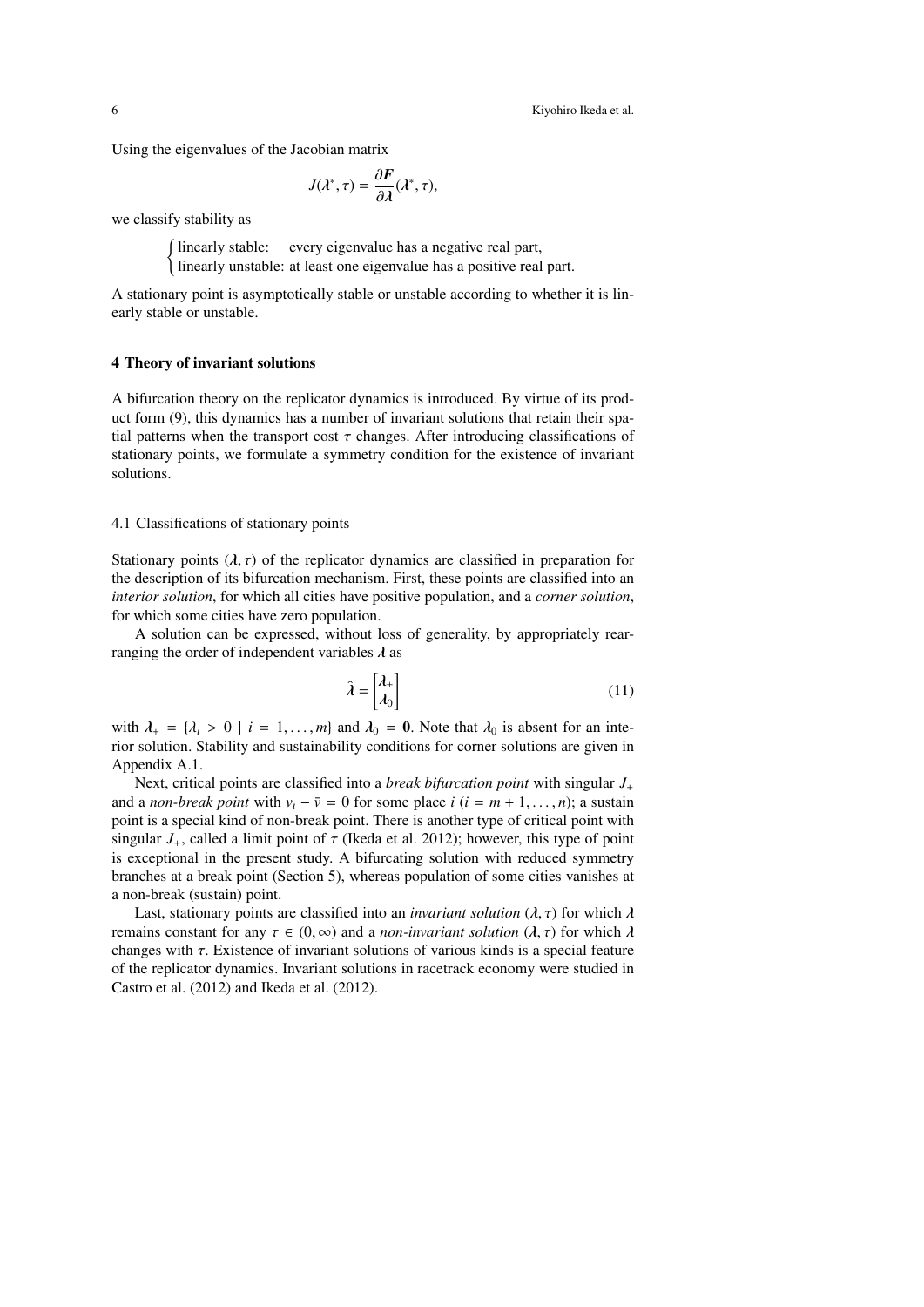**Proposition 1** The flat earth equilibrium (dispersion)  $\lambda = \frac{1}{n}(1, \ldots, 1)^T$  is an invari*ant solution.*

*Proof* Because we have  $v_1 = \cdots = v_n = \bar{v}$  for the flat earth, the condition (7a) for a spatial equilibrium is satisfied for any  $\tau$ .

4.2 Symmetry of racetrack economy



Fig. 1: Racetrack economy with *n* cities

We consider a racetrack economy with *n* cities that are equally spread around the circumference of a circle (Fig. 1). The symmetry of these cities can be described by the dihedral group  $G = D_n$  of degree *n* expressing regular *n*-gonal symmetry. This group is defined as

$$
D_n = \{e, r, \dots, r^{n-1}, s, sr, \dots, sr^{n-1}\},\tag{12}
$$

where  $\{\cdot\}$  denotes a group consisting of the geometrical transformations in the parentheses, *e* is the identity transformation, *s* is the reflection with respect to the *x*-axis, and  $r^j$  is a counterclockwise rotation about the center of the circle at an angle of  $2\pi j/n$  ( $j = 0, 1, ..., n - 1$ ).

Bifurcated solutions from the  $D_n$ -symmetric racetrack economy have partial symmetries that are labeled by subgroups of D*n*. These subgroups are dihedral and cyclic groups that are given respectively as

$$
D_m = \{r^{in/m}, sr^{in/m} \mid i = 0, 1, ..., m - 1\},
$$
  
\n
$$
C_m = \{r^{in/m} \mid i = 0, 1, ..., m - 1\}.
$$

Therein, the subscript  $m$  (= 1, ...,  $n/2$ ) is an integer that divides *n* and  $C_m$  denotes cyclic symmetry at an angle of 2π/*m*. Since *m* is a divisor of *n*, the prime factorization of *n* is influential on the bifurcation.

*Remark 1* There is a series of *m*-axis symmetric patterns labeled by

$$
D_m^{\ell,n} = \{r^{in/m}, sr^{\ell-1+in/m} \mid i = 0, 1, ..., m-1\}.
$$

Here the superscript  $\ell$  (= 1, ...,  $n/m$ ) expresses the directions of the reflection axes. To simplify the discussion, these patterns are presented by  $D_m$  by redefining the reflection *s* as  $sr^{\ell-1}$  in the remainder of this paper. □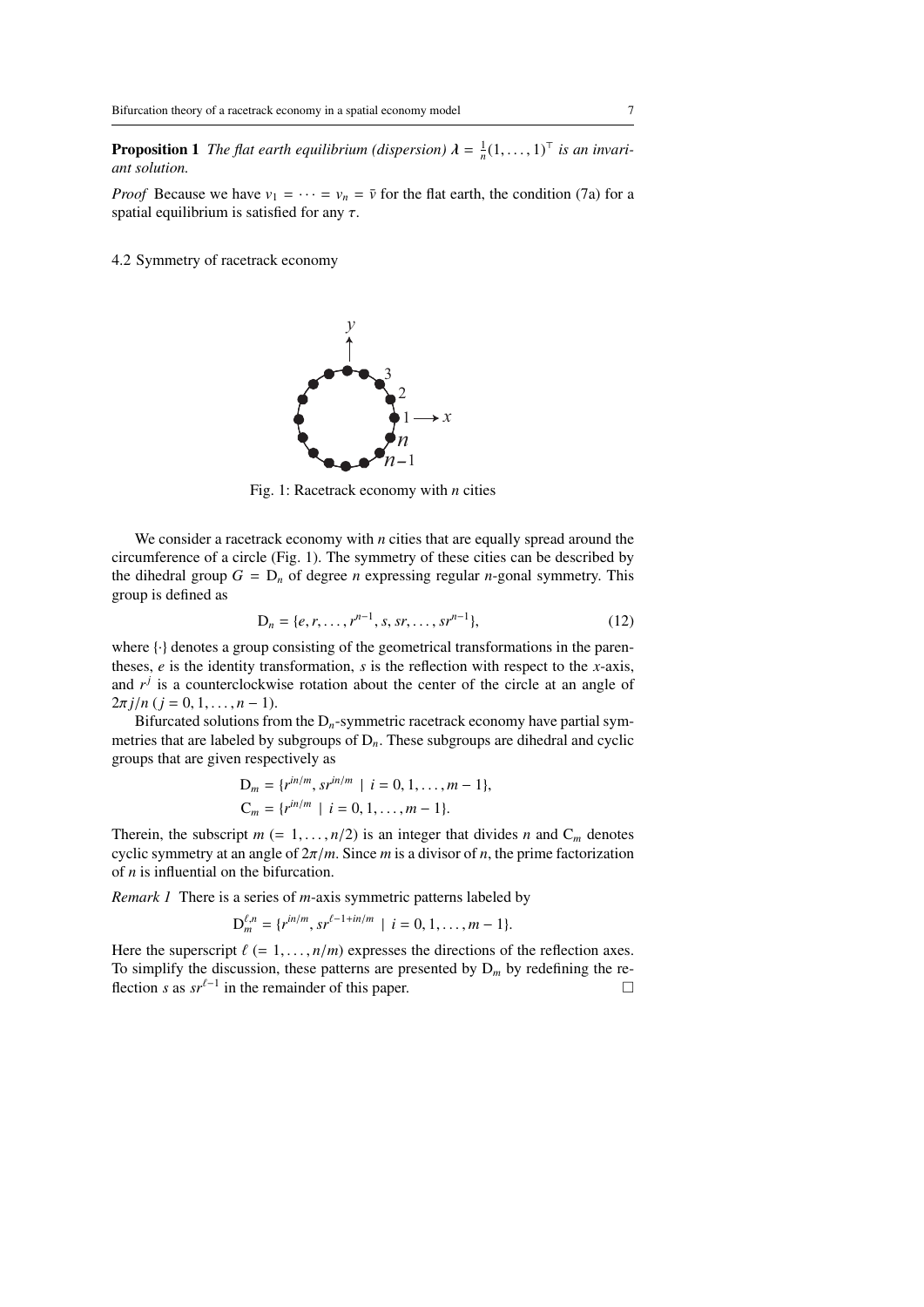

Fig. 2: Invariant solutions with D*m*-invariance

## 4.3 Invariant solutions

A corner solution with *m* identical agglomerated cities, i.e.,

$$
\hat{\lambda} = \begin{bmatrix} \lambda_+ \\ \lambda_0 \end{bmatrix} = \begin{bmatrix} \frac{1}{m} \mathbf{1} \\ \mathbf{0} \end{bmatrix}
$$
\n(13)

is paid special attention in this paper. This is a core–periphery pattern with a twolevel hierarchy: Population is agglomerated to *m* core cities with identical population, while other peripheral cities have no population.

**Lemma 1** *A corner solution*  $(\lambda_+, \lambda_0, \tau) = (\frac{1}{m}\mathbf{1}, \mathbf{0}, \tau)$  *that satisfies the following assumption is an invariant solution.*

*The corner solution with m identical agglomerated cities in* (13) *is invariant to a subgroup G of*  $D_n$  *and there is a set of representation matrices*  $T_+(g)$  ( $g \in G$ ) *that permutes any two entries of* λ<sup>+</sup> *(see Appendix A.2 for the concrete form of*  $T_{+}(g)$ *).* 

*Proof* See Appendix A.3.1.

Among an ensemble of agglomerations to *m* cities, the following two types with  $D_m$ -invariance play an important role in the present discussion: (i) complete agglomeration to *m* cities with a shape of regular *m*-gon for some *m* divides *n* (Fig. 2(a)) and (ii) that to a pair of cities cyclically repeated *m* times (Fig. 2(b)). We hereafter call the former the *regular m cities* and the latter the *skewed 2m cities*. For example, two cities of these types are called *regular twin* cities and *skewed twin cities*.

The regular *m* cities have the inter-agglomerated-city roads of the same length, whereas the skewed 2*m* cities have those of two different lengths. Such difference is influential on stability (Section 7).

Proposition 2 *Invariant solutions are either the regular m cities or the skewed* 2*m cities.*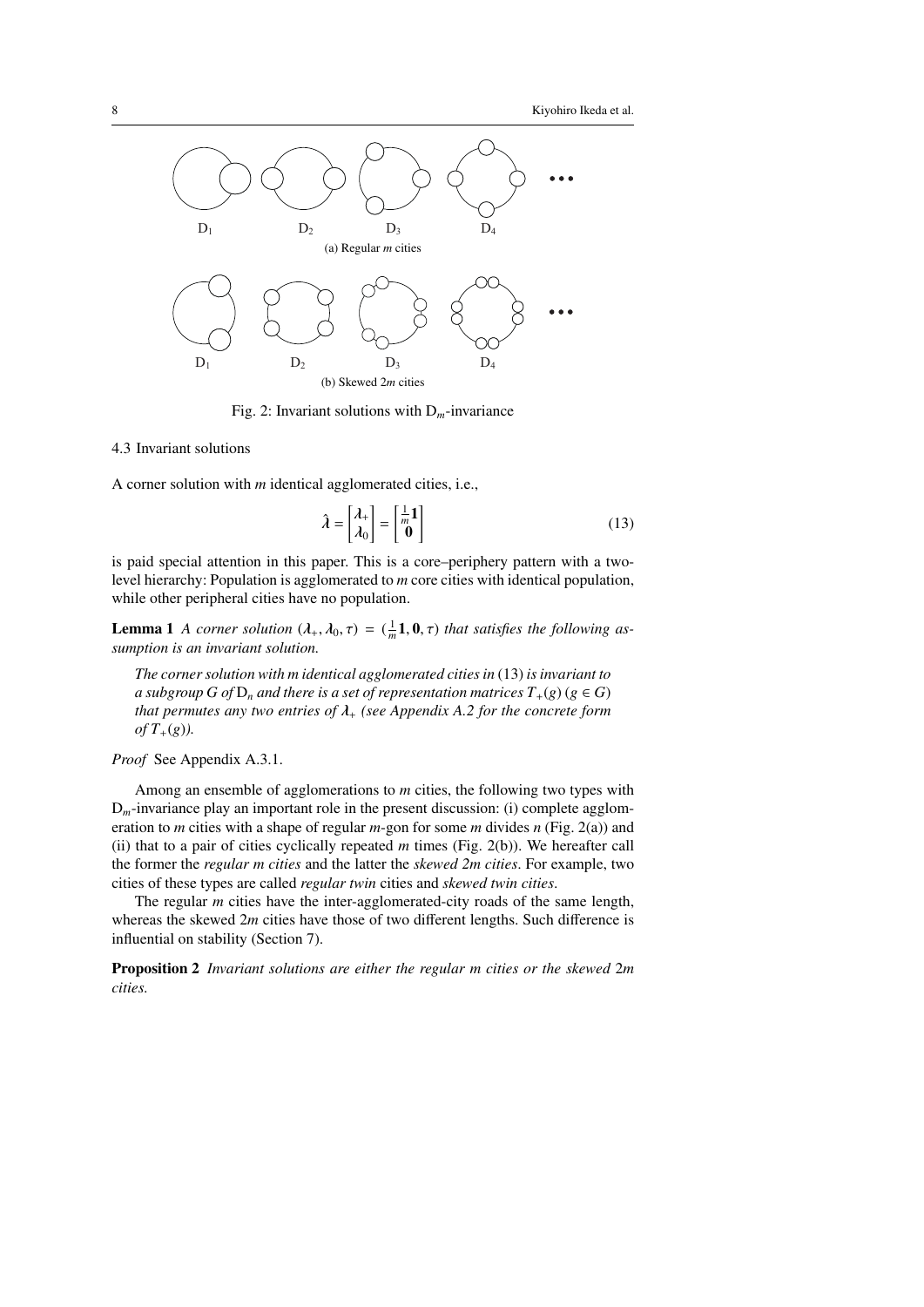Table 1: Existence and absence of invariant solutions for several values of  $n$  ( $\bigcirc$  indicates the existence and  $\times$  denotes the absence)

| Number $n$ | Regular $m$ cities |          |                 |          |             |   |       |  |  |  |
|------------|--------------------|----------|-----------------|----------|-------------|---|-------|--|--|--|
| of cities  | $m = 12$           | $m = 6$  | $m = 5$ $m = 4$ |          | $m=3$ $m=2$ |   | $m=1$ |  |  |  |
|            | $\times$           | ×        | ×               | $\times$ | ×           |   |       |  |  |  |
|            | ×                  | ×        |                 | $\times$ |             |   |       |  |  |  |
|            | $\times$           | ×        | ×               |          | ×           |   |       |  |  |  |
|            | $\times$           | $\times$ |                 | ×        | ×           | × |       |  |  |  |
|            |                    |          |                 | $\times$ |             |   |       |  |  |  |
|            |                    |          | $\times$        |          |             |   |       |  |  |  |

| Number $n$ | Skewed 2 <i>m</i> cities |          |          |          |          |             |       |  |  |  |
|------------|--------------------------|----------|----------|----------|----------|-------------|-------|--|--|--|
| of cities  | $m = 12$                 | $m = 6$  | $m=5$    | $m = 4$  |          | $m=3$ $m=2$ | $m=1$ |  |  |  |
|            |                          | ×        |          | ×        | ×        | ×           |       |  |  |  |
| 3          | ×                        | $\times$ | ×        | ×        | $\times$ | $\times$    |       |  |  |  |
|            | $\times$                 | $\times$ | ×        | $\times$ | $\times$ | $\times$    |       |  |  |  |
|            | $\times$                 | ×        | $\times$ | $\times$ | $\times$ | $\times$    |       |  |  |  |
| 6          | $\times$                 | ×        | ×        | ×        | $\times$ |             |       |  |  |  |
| 12         |                          |          |          |          |          |             |       |  |  |  |

## *Proof* See Appendix A.3.2.

Proposition 3 *(i) Regular m cities are an invariant solution when n is divisible by m*  $(1 \leq m \leq n)$ . *(ii) Skewed 2m cities are an invariant solution when n is divisible by m*  $(1 \le m \le n/3)$ .

*Proof* See Appendix A.3.3.

By virtue of Proposition 3, the invariant solutions of any number of cities can be obtained exclusively. Table 1 lists a variety of invariant solutions for specific values of the number *n* of cities. For example, invariant solutions for  $n = 12$  can be exhausted as shown in Fig. 3. We have the following proposition.

Proposition 4 *(i) An atomic mono-center, twin cities, and the flat earth are invariant solutions that exist for any number of cities. (ii) For prime numbered cities with*  $n \geq 3$ *, an atomic mono-center, skewed twin cities, and the flat earth are the only invariant solutions.*

*Proof* See Appendix A.3.4.

## 5 Bifurcation mechanism: symmetry breaking

Bifurcation mechanism of racetrack economy is described for an arbitrary number of cities, whereas the previous studies on bifurcation mechanism of this economy focused on  $n = 2^k$  cities as reviewed in Section 2. This mechanism is endowed with independence on micro-economic modeling and on the dynamics employed.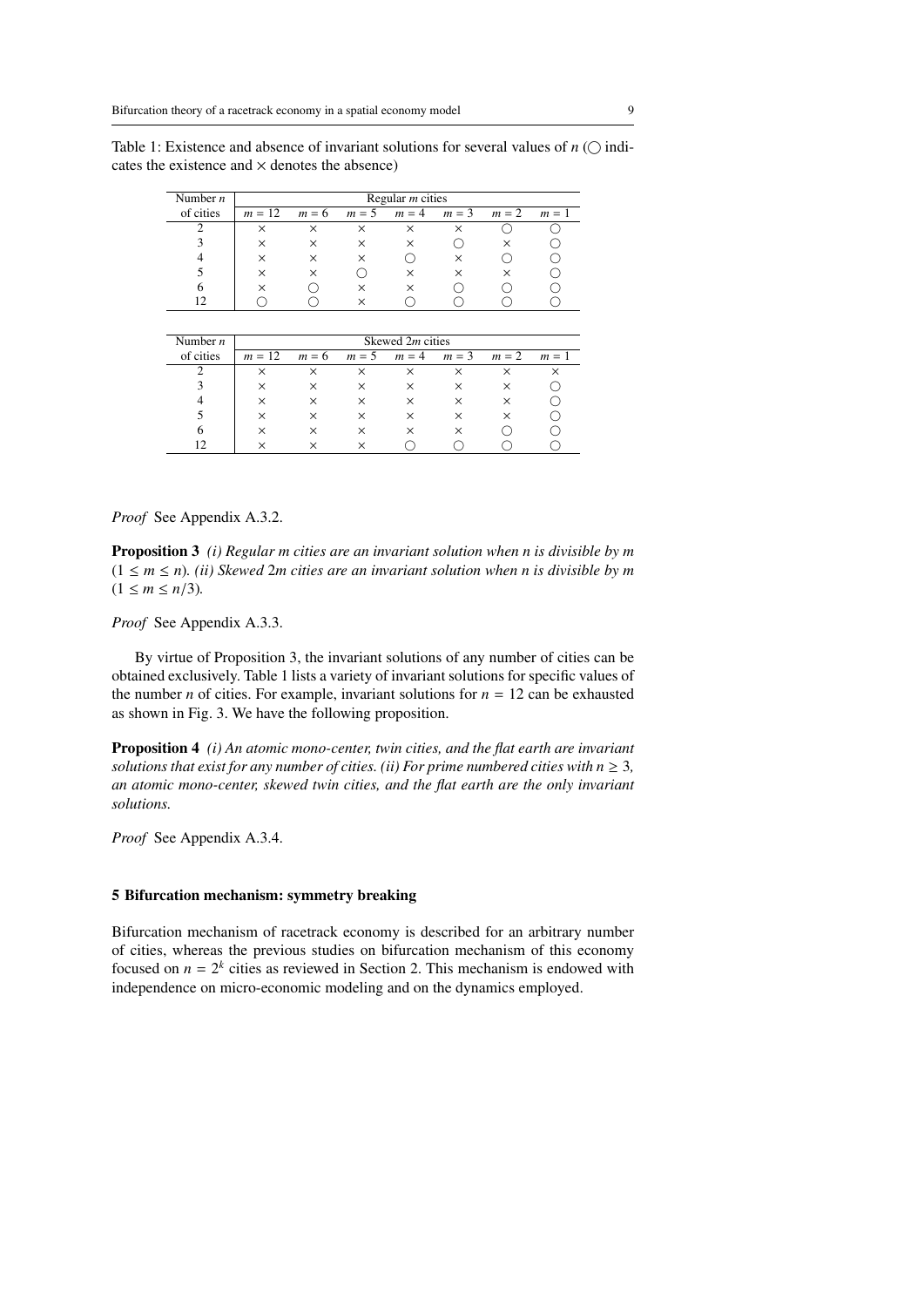

Fig. 3: Invariant solutions for  $n = 12$ 

## 5.1 Symmetry breaking bifurcation from the flat earth equilibrium

The Jacobian matrix  $J = \frac{\partial F}{\partial \lambda}$  on the flat earth was found to take a special form due to its  $D_n$ -invariance (Ikeda et al. 2012). To be concrete, the eigenvectors of this matrix are given by discrete Fourier series as

$$
\begin{cases}\n\eta^{(+)} = \frac{1}{\sqrt{n}} (1, \dots, 1)^{\top}, \quad \eta^{(-)} = \frac{1}{\sqrt{n}} (\cos \pi \cdot 0, \dots, \cos \{\pi (n-1)\})^{\top}, \\
\eta^{(j),1} = \sqrt{\frac{2}{n}} (\cos(2\pi j \cdot 0/n), \dots, \cos \{2\pi j(n-1)/n\})^{\top}, \\
\eta^{(j),2} = \sqrt{\frac{2}{n}} (\sin(2\pi j \cdot 0/n), \dots, \sin \{2\pi j(n-1)/n\})^{\top}, \quad j = 1, \dots, j_{\text{max}}.\n\end{cases}
$$
\n(14)

Here  $j_{\text{max}} = \lfloor (n-1)/2 \rfloor$   $(n \ge 3)$  and  $\lfloor x \rfloor$  is the maximum integer not exceeding *x*. The associated eigenvalues are given as

$$
\begin{cases}\ng^{(+)},\ g^{(-)} & \text{for } n = 2, \\
g^{(+)},\ g^{(-)},\ g^{(1)},\ g^{(1)},\ \ldots,g^{(j_{\text{max}})},\ g^{(j_{\text{max}})} & \text{for } n = 2q + 2, \\
g^{(+)},\ g^{(1)},\ g^{(1)},\ \ldots,\ g^{(j_{\text{max}})},\ g^{(j_{\text{max}})} & \text{for } n = 2q + 1,\n\end{cases}
$$
\n(15)

where q is a natural number.  $g^{(+)}$  and  $g^{(-)}$  are simple eigenvalues that are repeated once, whereas  $g^{(1)}, \ldots, g^{(j_{\text{max}})}$  are double eigenvalues repeated twice.

A bifurcation point emerges when some of these eigenvalues vanish and is classified as

 $\int \text{simple bifurcation point:}$  for  $g^{(-)} = 0$  (*n* is even), (double bifurcation point: for  $g^{(j)} = 0$ .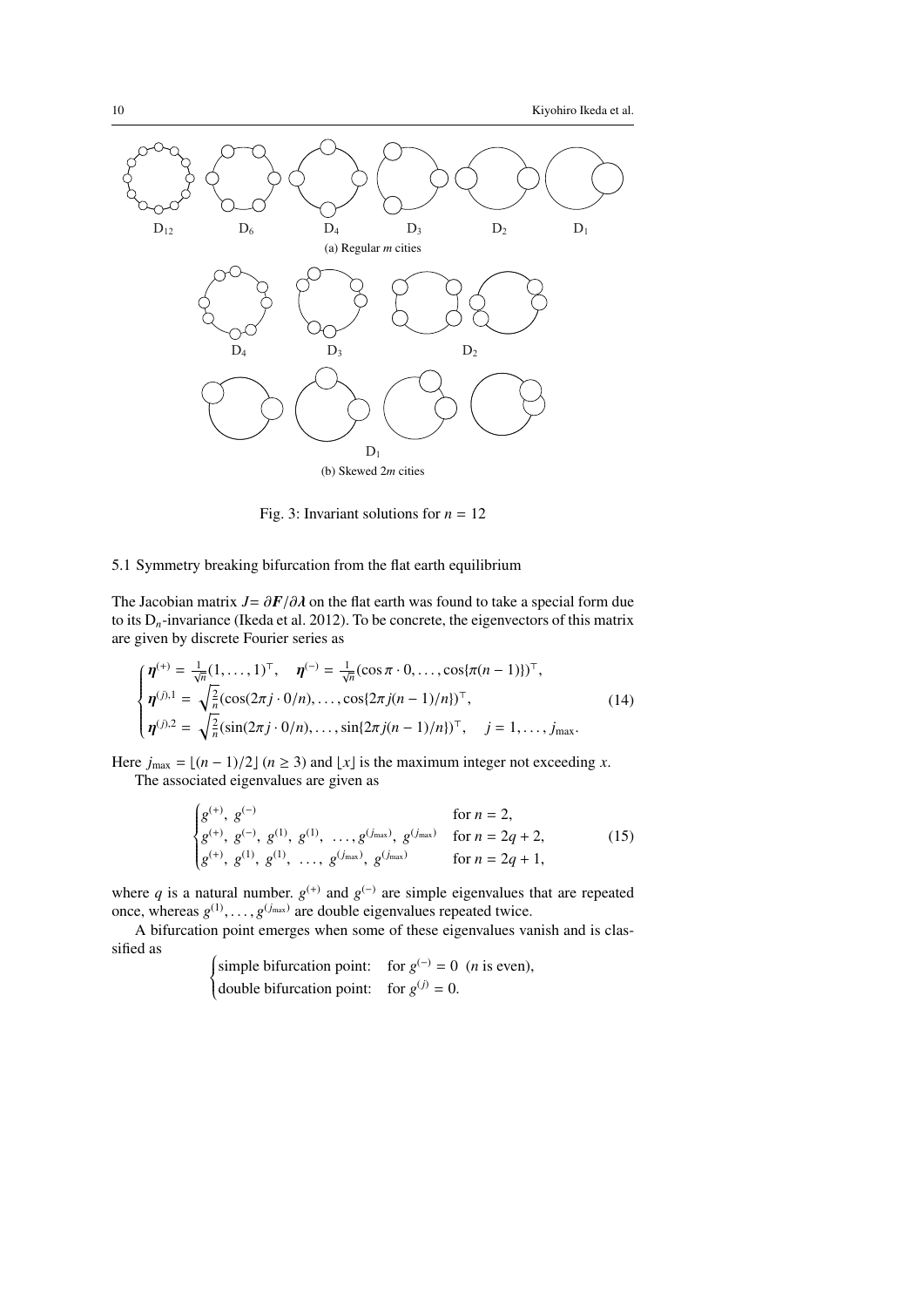Here a limit point of  $\tau$ , which is associated with  $g^{(+)} = 0$ , does not take place on the flat earth equilibrium. In comparison with the previous study on racetrack economy (Ikeda et al. 2012), it is a novel contribution of this paper to deal with the double bifurcation point.

At a simple bifurcation point with  $g^{(-)} = 0$ , which exists for *n* even, we encounter a reduction of symmetry expressed by

$$
D_n \to D_{n/2},\tag{16}
$$

which leads to a doubling of spatial period:  $T_n = 2\pi/n \rightarrow T_{n/2} = 4\pi/n$ , where  $\rightarrow$ denotes an occurrence of bifurcation. This bifurcation is symmetric in the sense that  $\eta^{(-)}$  and  $-\eta^{(-)}$  are identical up to geometrical transformations ( $T(g)\eta^{(-)} = -\eta^{(-)}$  holds for some *g*).

At a double bifurcation point with  $g^{(j)} = 0$ , which exists for  $n \ge 3$ , we encounter a reduction of symmetry expressed by

$$
D_n \to D_{n/\widehat{n}}.
$$

Here

$$
\widehat{n} = n / \gcd(n, j) \quad (3 \le \widehat{n} \le n)
$$
\n(17)

is an important index for the double point and  $gcd(n, j)$  is the greatest common divisor of *j* and *n*. At the onset of this bifurcation, the spatial period is extended  $\hat{n}$  times as  $T_n = 2\pi/n \rightarrow 2\widehat{n}\pi/n$ .

**Lemma 2** *A double bifurcation is symmetric when*  $\widehat{n}$  *is even and is asymmetric when*  $\widehat{n}$  is odd.

*Proof* See Chapter 8 of Ikeda and Murota (2010).

The bifurcation is dependent on the number *n* of cities. To elucidate this dependence, we consider the numbers of two kinds: (1) prime number and (2) composite number. The composite number is further classified into the type of  $n = 2<sup>k</sup>$  and others.

Proposition 5 *When n is a prime number, there are only double bifurcations that are asymmetric and lead to the reduction of symmetry*  $D_n \to D_1$ *.* 

*Proof* See Appendix A.3.5.

**Proposition 6** *When n is a composite number and is divisible by m* ( $1 \le m \le n/2$ )*, there are bifurcations that lead to the reduction of symmetry*  $D_n \rightarrow D_m$  *and extend the spatial period n*/*m times.*

*Proof* See Appendix A.3.6.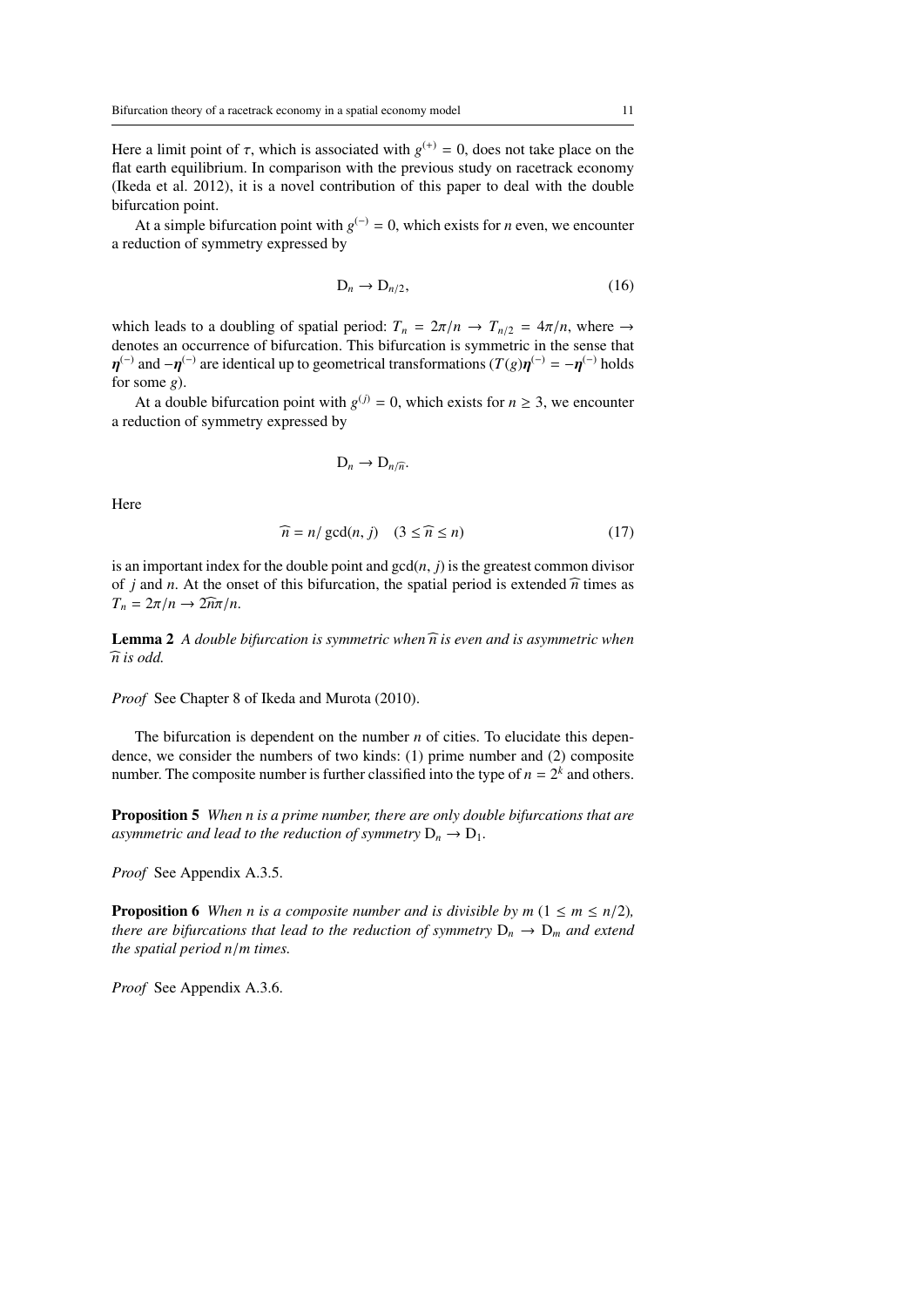

Fig. 4: Hierarchical bifurcation structure of a system invariant to D*<sup>n</sup>* [bold arrow denotes simple bifurcation and thin arrow denotes double bifurcation; bifurcation  $D_m \rightarrow C_m$  (*m* divides *n*) is suppressed in this figure since it is exceptional (see, e.g., Ikeda et al. 2012 for the Krugman model)]

## 5.2 Recursive bifurcation

Racetrack economy with composite numbered cities can potentially undergo recursive bifurcation (Ikeda and Murota 2010). Its mechanism is dependent the factorization of the city number  $n$ , which, in general, takes the form:

$$
n = 2^{n_2} 3^{n_3} 5^{n_5} \cdots, \quad n_q \ge 0 \ (q = 2, 3, 5, \ldots). \tag{18}
$$

Then in the recursive bifurcation of this economy, we have the following proposition.

**Proposition 7** *For the n cities expressed by* (18)*, the existence of the factors*  $q^{n_q}$  ( $n_q \ge$ 1) *indicates that spatial period q times bifurcations can occur*  $n_q$  *times at most.* 

*Proof* This is apparent from Proposition 6.

Figure 4 depicts recursive bifurcation, where thick arrows express simple bifurcations and thin arrows denote double bifurcations. Prime numbers *p* have the simplest hierarchical bifurcation structure  $D_p \implies D_1$  (Fig. 4(a)). Composite numbers have more complicated ones, such as those for  $2 \cdot p$ ,  $2^k$ , and  $4 \cdot p$  depicted in Figs. 4(b)–(d), respectively.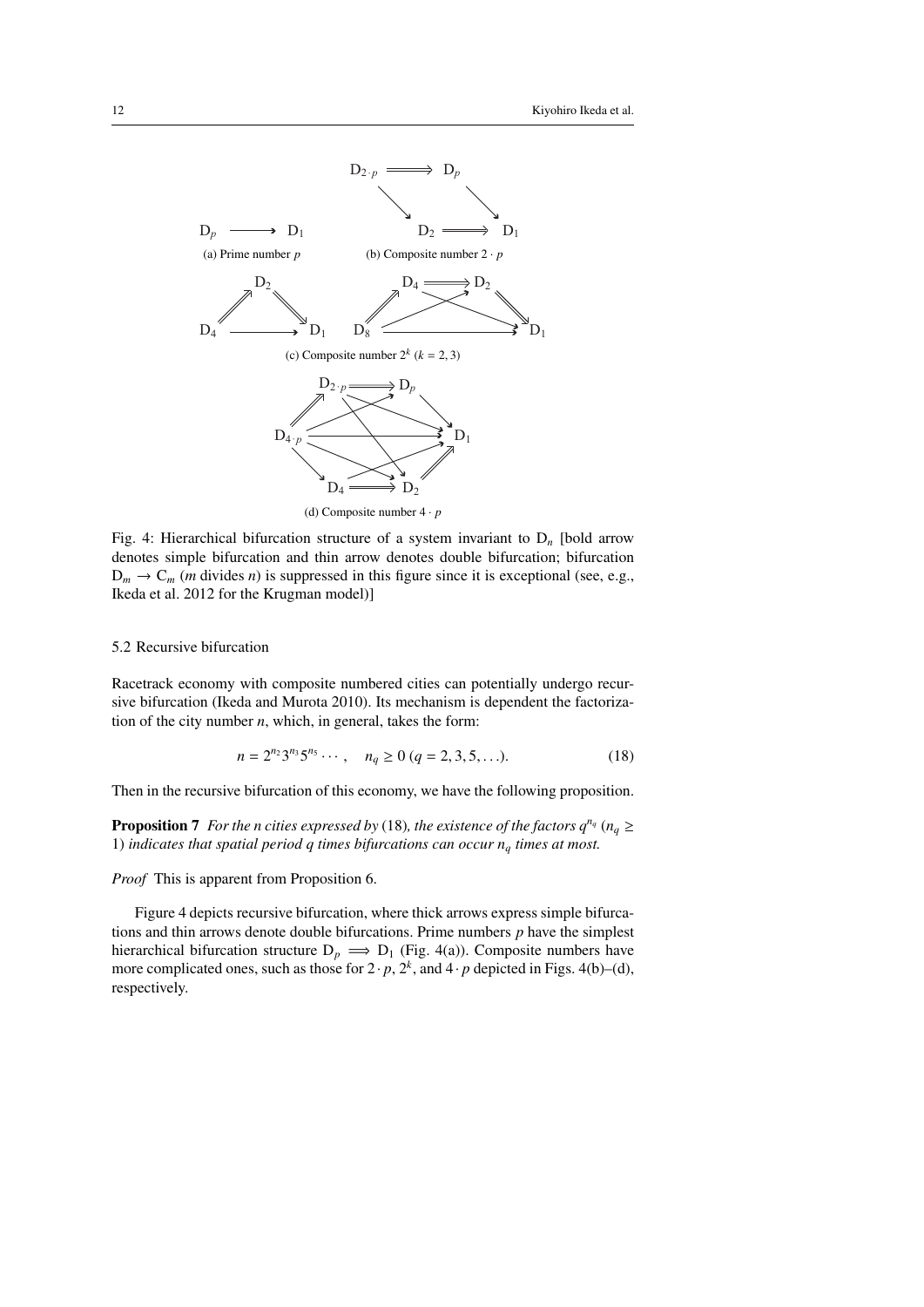For  $n = 2^k$  ( $k = 1, 2, ...$ ) cities, simple bifurcations can take place repeatedly (Ikeda et al. 2012; Akamatsu et al. 2012):

$$
D_n \to D_{n/2} \to \cdots \to D_2 \to D_1,\tag{19}
$$

and lead to spatial period doubling cascade:

$$
T_n = 2\pi/n \to 4\pi/n \to \cdots \to \pi \to 2\pi.
$$
 (20)

#### 6 Agglomeration behavior for a specific number of cities

Based on the theory of racetrack economy presented in Sections 4 and 5, agglomeration behaviors for a specific numbers of cities  $(n = 2, 3, 4)$  are analyzed in order to demonstrate the usefulness of the theory.

### 6.1 Two cities

By Proposition 3(i), invariant solutions of two cities are the regular *m* cities with  $m =$ 1 and  $m = 2$ , i.e., the flat earth  $\lambda = (1/2, 1/2)^T$  for  $m = 2$  and atomic mono-centers  $(1, 0)^\top$  and  $(0, 1)^\top$  for  $m = 1$  (Fig. 5(a)). The mechanism of progress of agglomeration among these invariant solutions is depicted in Fig. 6(a).



Fig. 5: Invariant solutions for  $n = 2, 3$ , and 4 cities

On the flat earth (at the left of this figure), a simple break bifurcation with an eigenvector  $\eta^{(-)} = \frac{1}{\sqrt{2}} (1, -1)^{\top}$  entails symmetry reduction of  $D_2 \to D_1$ . This bifurcation is the only possible bifurcation, and is either pitchfork (stable) or tomahawk (unstable). As summarized in Pflüger and Südekum  $(2008)$ , this bifurcation is pitchfork (stable) for the Pflüger (Pf) model (2004), and is tomahawk (unstable) for the Kurgman model (Fujita et al. 1999) and the Forslid and Ottaviano model (2003).

A bifurcating branch exists in the direction of  $\eta^{(-)} = \frac{1}{\sqrt{2}}(1, -1)^{\top}$  and another bifurcating branch exists in the opposite direction of  $-\eta^{(-)} = \frac{1}{\sqrt{2}}(-1, 1)^{\top}$ . The agglomeration pattern on these bifurcating branches has the spatial period doubling of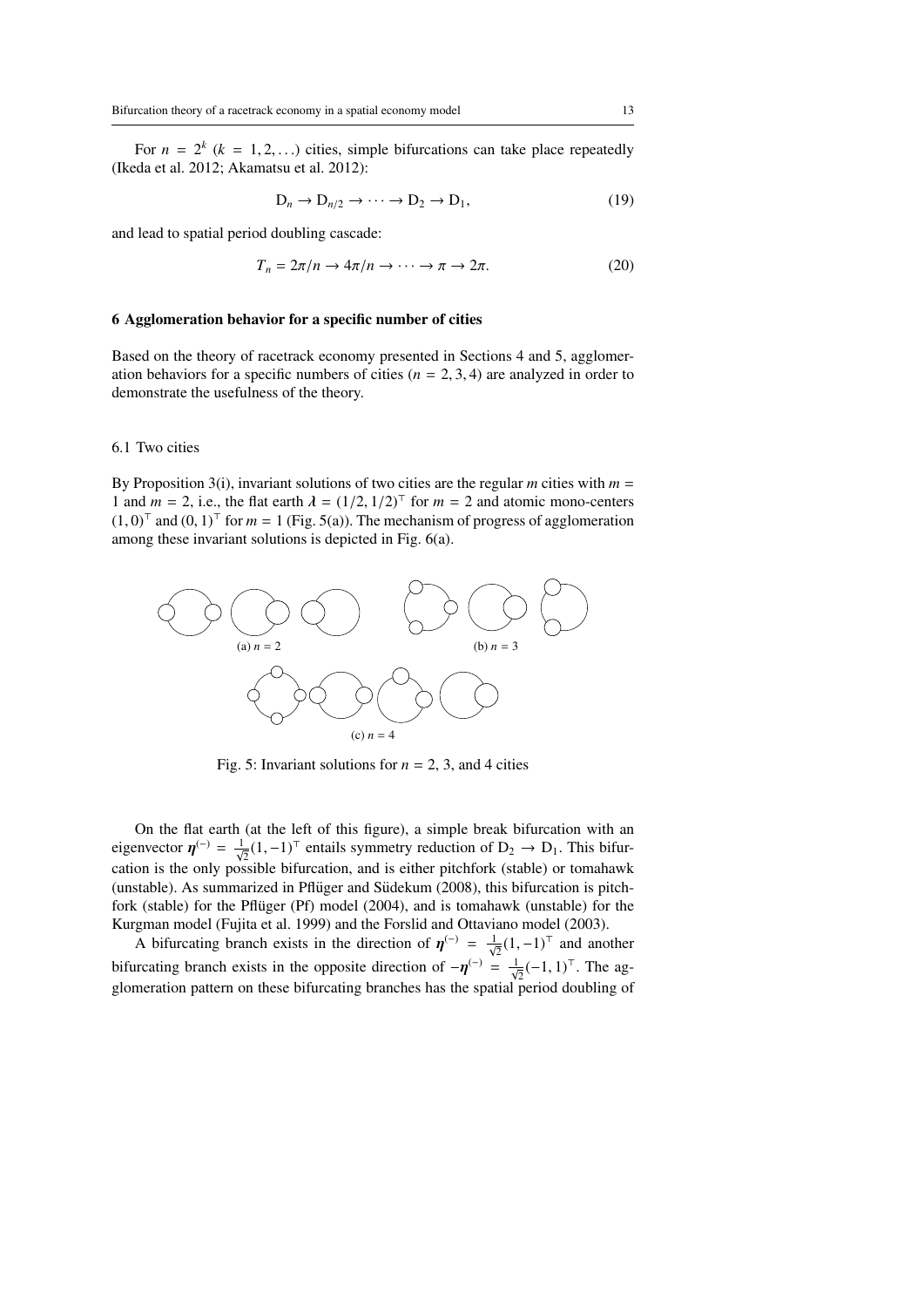

Fig. 6: Agglomeration mechanism for  $n = 2$ , 3, and 4 cities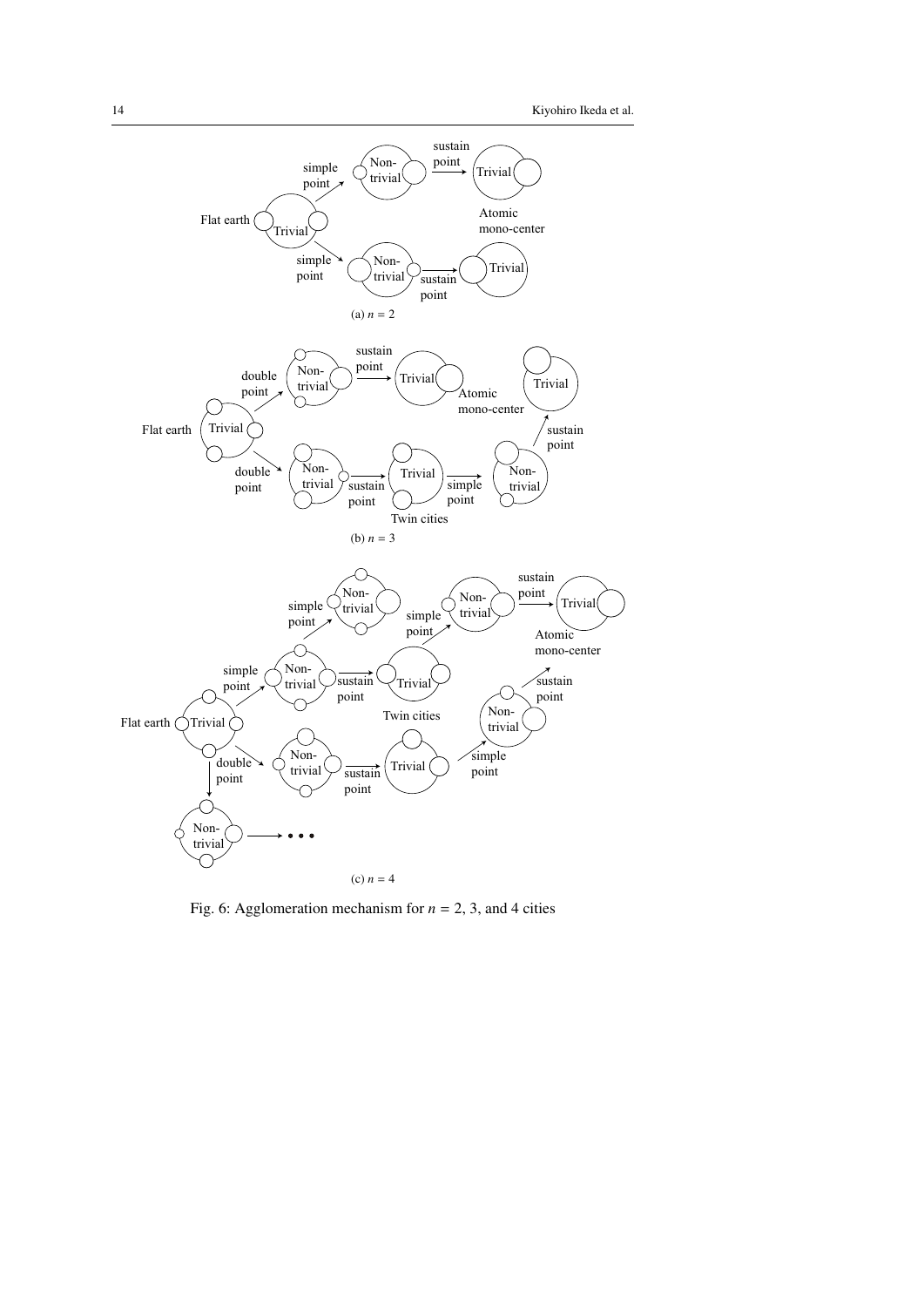the form

$$
\lambda = (1/2 + a, 1/2 - a)^{\top} \quad (-1/2 \le a \le 1/2), \tag{21}
$$

which is the one and the only non-invariant solution in the two cities. These branches are connected to an invariant solution  $\lambda = (1, 0)^T$  at a sustain point  $(a = 1/2)$  and to  $\lambda = (0, 1)^\top$  at another sustain point  $(a = -1/2)$  (at the right of Fig. 6(a)).

A final remark is on the similarity of the geometrical configurations of the two atomic mono-centers. Atomic mono-centers  $\lambda = (1, 0)^T$  and  $(0, 1)^T$  are identical up to the transformation of  $\pi$  rotation:  $T(r)(1, 0)^\top = (0, 1)^\top$ . We identify agglomeration patterns that are identical up to transformation(s) here and in the remainder of this paper to simplify the discussion.

## 6.2 Three cities

By Proposition 4(ii), three cities have invariant solutions of three kinds (Fig. 5(b)): the flat earth  $\lambda = (1/3, 1/3, 1/3)^\top$ , skewed twin cities  $(0, 1/2, 1/2)^\top$ , and an atomic mono-center  $(1, 0, 0)^\top$ . The mechanism of progress of agglomeration among these invariant solutions is depicted in Fig. 6(b).

On the flat earth of the three cities, a double bifurcation, which entails symmetry reduction of  $D_3 \rightarrow D_1$ , is the only possible bifurcation. This bifurcation is asymmetric and all bifurcating solutions are unstable in the neighborhood of the bifurcation point (Ikeda and Murota 2010).

A bifurcating branch exists in the direction of  $\eta^{(1),1} = \frac{1}{\sqrt{6}}(2,-1,-1)^{\top}$ , and another branch exists in the direction of  $-\eta^{(1),1} = \frac{1}{\sqrt{6}}(-2, 1, 1)^\top$ . These bifurcating branches have a population of

$$
\lambda = (1/3 + 2a, 1/3 - a, 1/3 - a)^{\top} \quad (-1/6 \le a \le 1/3)
$$

and are connected to an invariant solution  $\lambda = (1, 0, 0)^T$  at a sustain point  $(a = 1/3)$ and  $\lambda = (0, 1, 1)^\top$  at another sustain point  $(a = -1/6)$ .

## 6.3 Four cities

By Proposition 3, four cities have invariant solutions of four kinds (Fig.  $5(c)$ ): the flat earth  $\lambda = (1/4, 1/4, 1/4, 1/4)^\top$ , regular twin cities  $(1/2, 0, 1/2, 0)^\top$ , skewed twin cities,  $(1/2, 1/2, 0, 0)^\top$ , and an atomic mono-center  $(1, 0, 0, 0)^\top$ . On the flat earth, there is a simple bifurcation and a double bifurcation with  $\hat{n} = 4$  (Fig. 6(c)).

The simple bifurcation engenders a spatial period doubling non-invariant solution of the form

$$
\lambda = (1/4 + a, 1/4 - a, 1/4 + a, 1/4 - a)^{\top} \quad (-1/4 \le a \le 1/4), \tag{22}
$$

which reaches an invariant solution  $(1/2, 0, 1/2, 0)^\top$  at a sustain point  $(a = 1/4)$ . Another simple bifurcation on the non-invariant solution in (22) or on the invariant solution  $(1/2, 0, 1/2, 0)$ <sup>™</sup> leads to further spatial period doubling.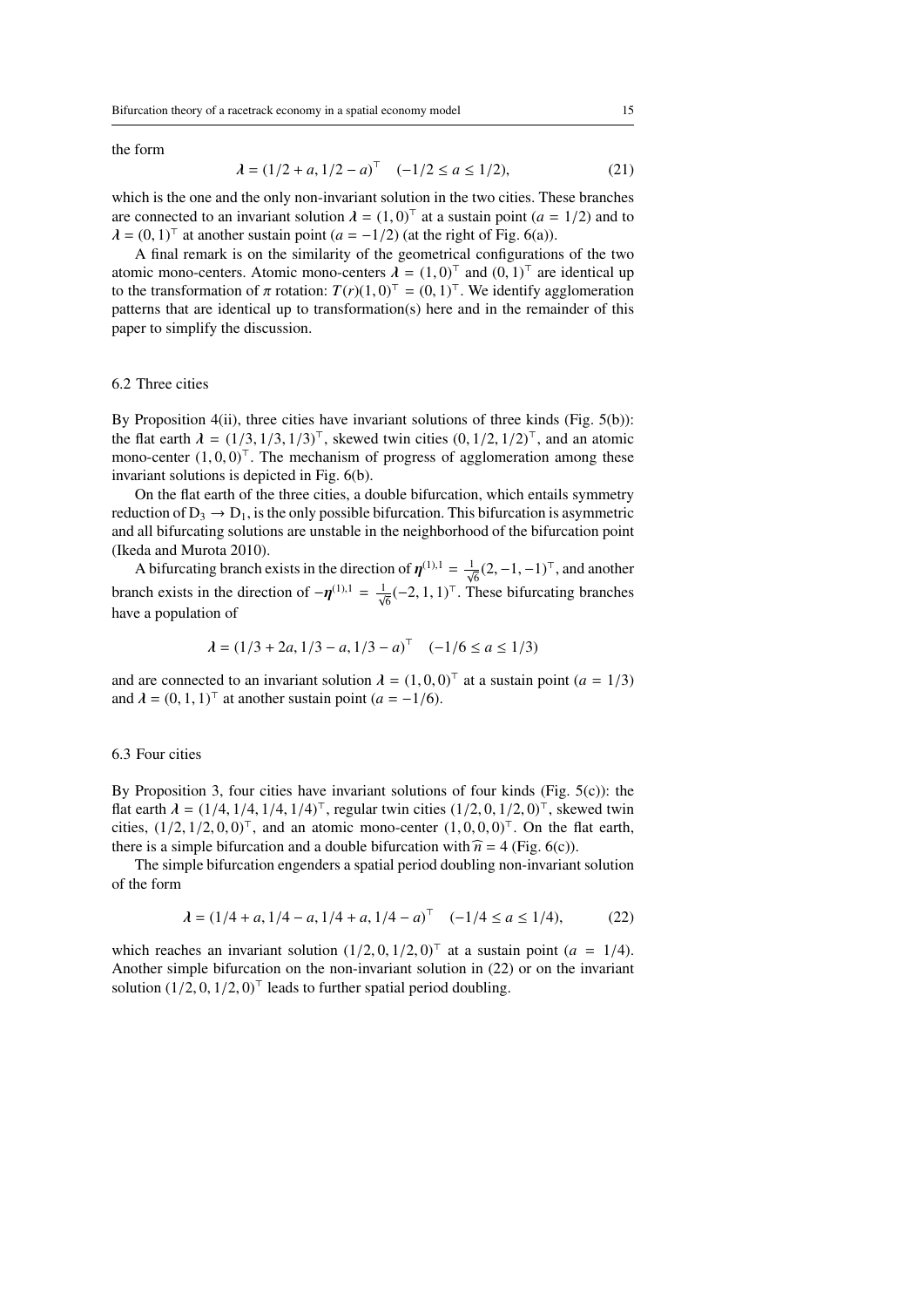## 7 Stability of agglomeration of spatial economy models

With the aid of the theories in Sections 4 and 5, we obtained spatial agglomeration patterns for various kinds of city numbers. For a spatial economy model by Forslid and Ottaviano (FO) (2003), the stability of these patterns was investigated numerically for various kinds of city numbers (Section 7.1). The agglomeration behavior is shown to be convergent as the number *n* of cities increases in Section 7.2. The commonality in the stability of invariant solutions of the FO model with that of the Pflüger (Pf) model (2004) is demonstrated in Section 7.3.

We set the elasticity of substitution as  $\sigma = 10.0$ , the ratio of the manufacturing labor force as  $\mu = 0.4$ . These parameter values satisfy the so-called no-black-hole condition  $\sigma - 1 = 9.0 > \mu = 0.4$  for the FO model (Forslid and Ottaviano 2003). The total population of the skilled worker as  $H = 1$ .

#### 7.1 Agglomeration for various kinds of city numbers

For primed numbered cities of  $n = 3, 5,$  and 7, we first obtained invariant solutions based on the theory in Section 4 and numerically investigated their stability (Fig. 7(a)); a solution is called *stable* herein if it is stable for some range of  $\tau$ , and is called *unstable* if it is unstable for any  $\tau$ . For three cities, stable invariant solutions existed for any  $\tau$  and there were distinct ranges of  $\tau$  for the stable flat earth and the atomic mono-center. For the five and seven cities, there were three distinct ranges of  $\tau$  for which the flat earth, skewed twin cities, and the atomic mono-center were stable. It is to be noted that there were gaps of  $\tau$  in which stable invariant solutions were absent.

Next, we obtained non-invariant solutions, in addition to invariant ones, in Figs. 7(b)– (d); invariant solutions correspond to the horizontal lines and non-invariant ones to the non-horizontal ones; stable and unstable ones are expressed by the solid and dashed lines, respectively. For the three cities (Fig. 7(b)), there were no stable noninvariant solutions, thereby demonstrating the adequacy of the investigation of stable invariant ones conducted above. For the five cities (Fig. 7(c)), the stable non-invariant solution DE resided on a wide range of  $\tau$  and played an important role to fill the gap of  $\tau$  of the stable invariant solutions, unlike the three cities. Such was also the case for the seven cities (Fig. 7(d)).

For composite numbered cities with  $n = 2^k$  ( $k = 2, 3$ ), we first numerically obtained stable invariant solutions (Fig. 8(a)): there was a series of stable invariant solutions for the regular one, two, and four cities, which form a chain of *spatial period doubling bifurcation cascade*. On the other hand, skewed 2*m* cities (*m* = 1 and 1) were mostly unstable, except for the ones for  $n = 8$  that is stable in a narrow stable range of  $\tau$ .

Next, we obtained other solutions (Figs. 8(b) and (c)). There were stable noninvariant solutions with very thin ranges of  $\tau$  associated with nearly vertical lines, thereby demonstrating again the sufficiency of the investigation of stable invariant ones.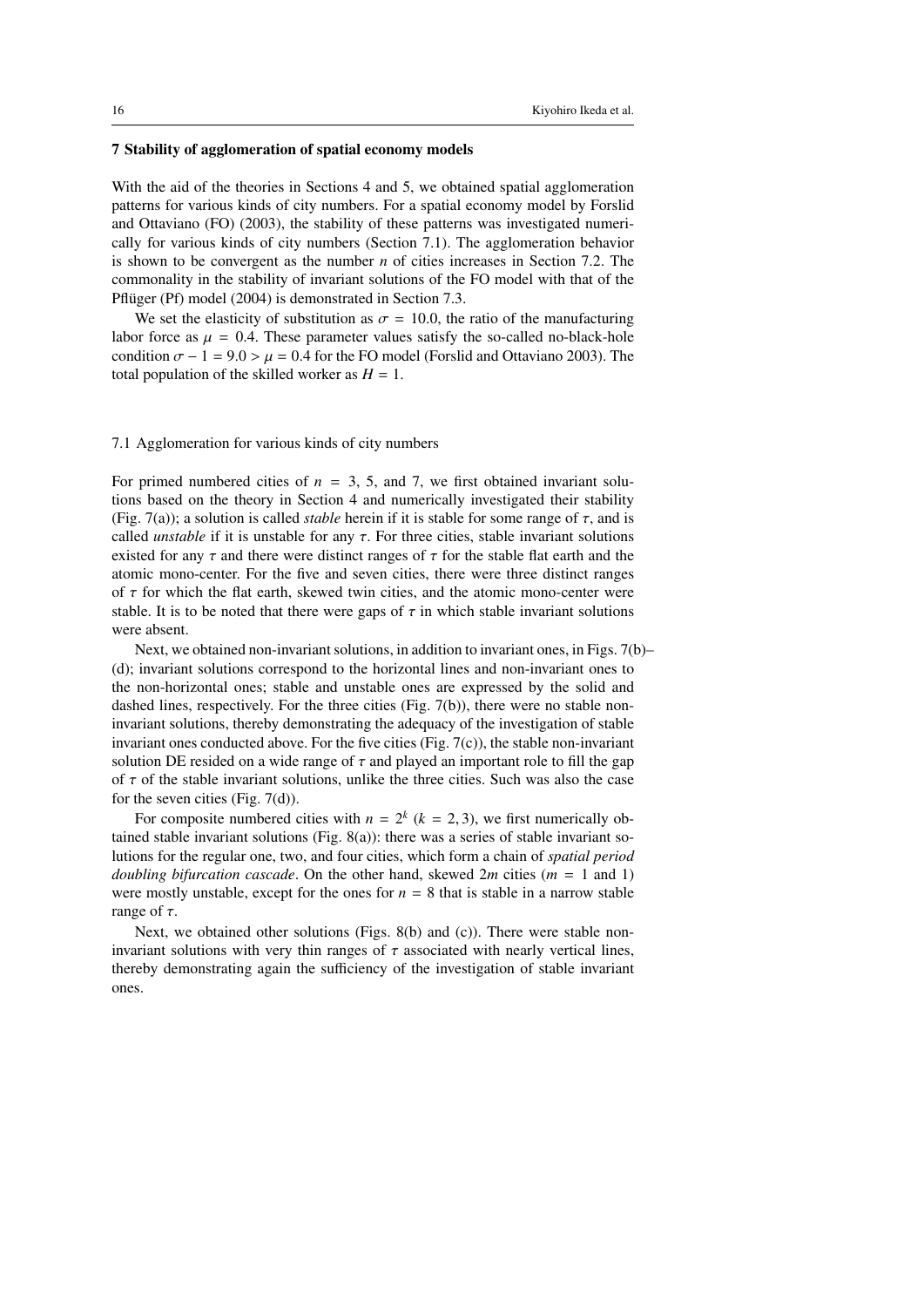

(a) Durations of  $\tau$  for stable invariant solutions



Fig. 7: Durations of  $\tau$  for stable invariant solutions and progress of agglomeration for three, five, and seven cities (solid curves: stable solutions; dashed curves: unstable solutions;  $\lambda_{\text{max}}$ : maximum population among the cities;  $\bigcirc$ : simple bifurcation;  $\triangle$ : double bifurcation; •: sustain point)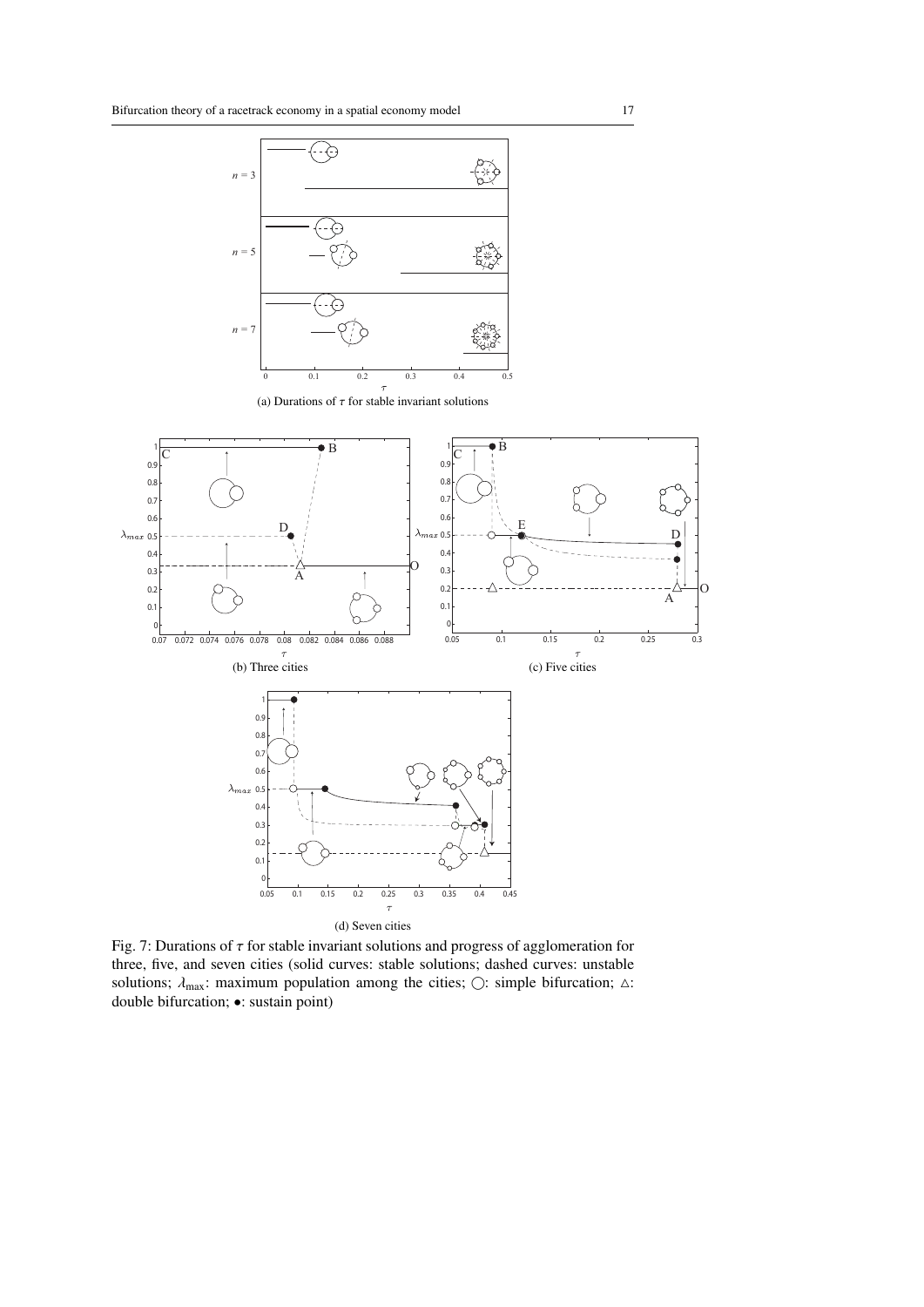

Fig. 8: Durations of  $\tau$  for stable invariant solutions and progress of agglomeration for four and eight cities (solid curves: stable solutions; dashed curves: unstable solutions;  $\lambda_{\text{max}}$ : maximum population among the cities;  $\bigcirc$ : simple bifurcation;  $\Delta$ : double bifurcation; •: sustain point)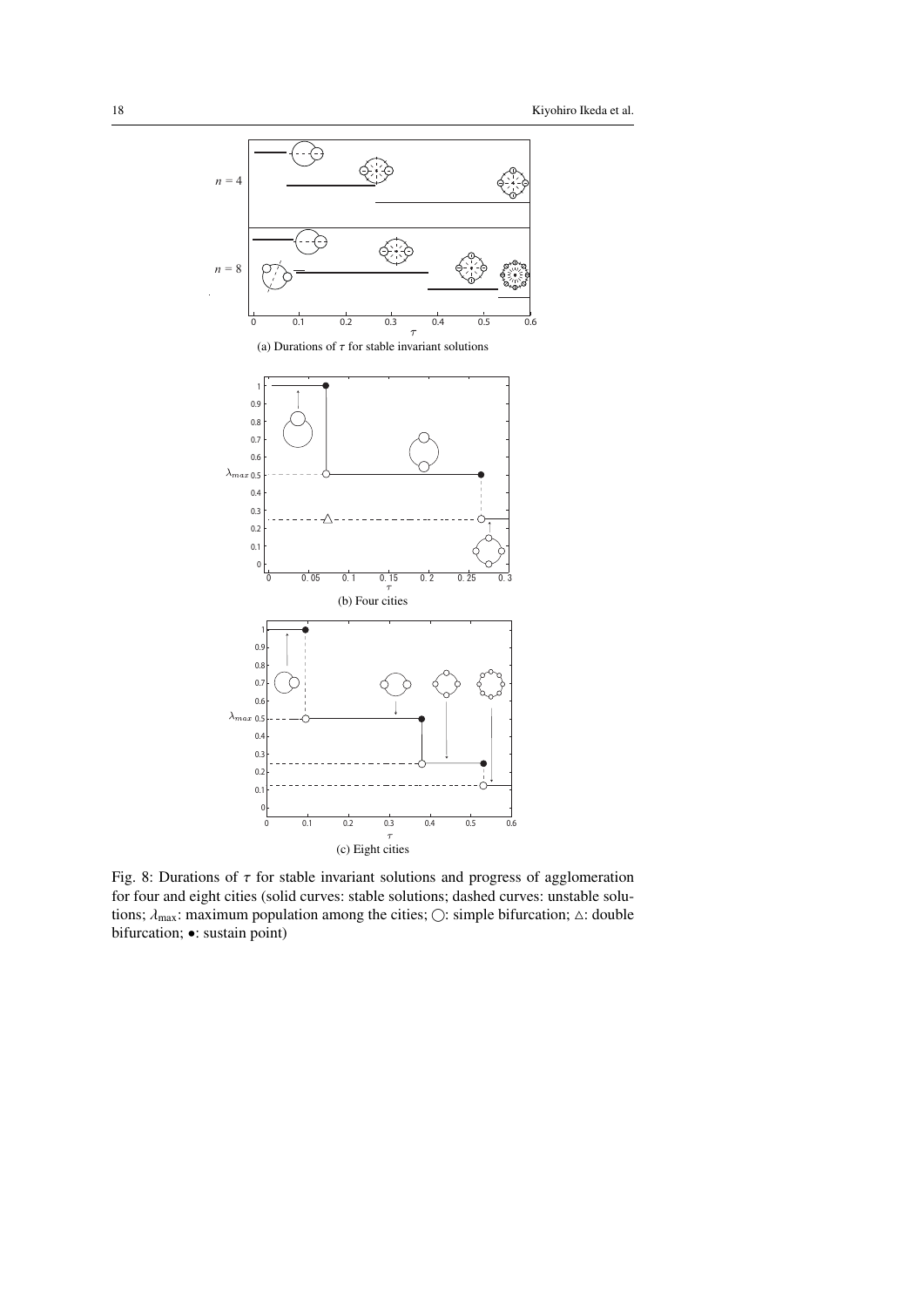

(a) Durations of  $\tau$  for stable invariant solutions



Fig. 9: Durations of  $\tau$  for stable invariant solutions and progress of agglomeration for six, ten, and 12 cities (solid curves: stable solutions; dashed curves: unstable solutions;  $\lambda_{\text{max}}$ : maximum population among the cities;  $\bigcirc$ : simple bifurcation;  $\Delta$ : double bifurcation; •: sustain point)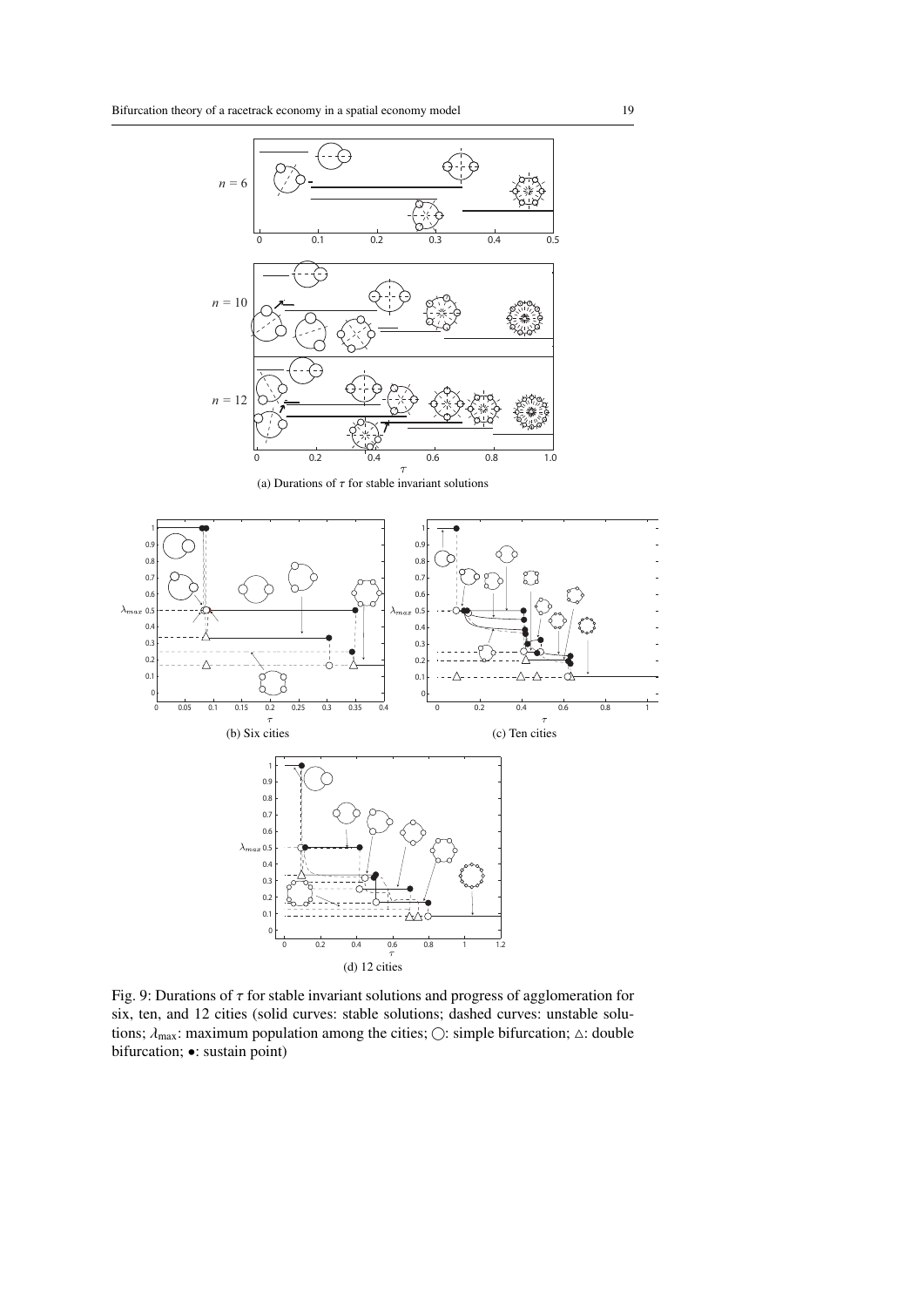For composite numbered cities with  $n = 6$  and  $10 (n = 2 \cdot p)$  and  $n = 12 (n = 4 \cdot p)$ , stable ranges of  $\tau$  for invariant solutions are depicted in Fig. 9(a). Unlike other cases, there were multiple stable solutions for the same value of  $\tau$ . In Figs. 9(b) and (d) for  $n = 6$  and 12, non-invariant solutions were not predominant. This may be attributable to the coexistence of spatial period doubling and tripling due to the factors of 2 and 3 of  $n = 6$  and 12. On the other hand, in Fig. 9(c) for  $n = 10$ , there were several stable non-invariant solutions. This is similar to the agglomeration for the five cities (Fig. 7(c)) possibly due to the existence of spatial period five times bifurcation as  $n = 10$  has a factor of five.

The stability of these invariant solutions is classified in Table 2. All invariant solutions of regular *m* cities were stable. On the other hand, not all of invariant solutions of skewed 2*m* cities were stable and were inferior in stability; stable ones had shapes closer to regular twin or four cities. This possibly is attributable to the equi-distantness of the regular *m*-cities.



Table 2: Stability of invariant solutions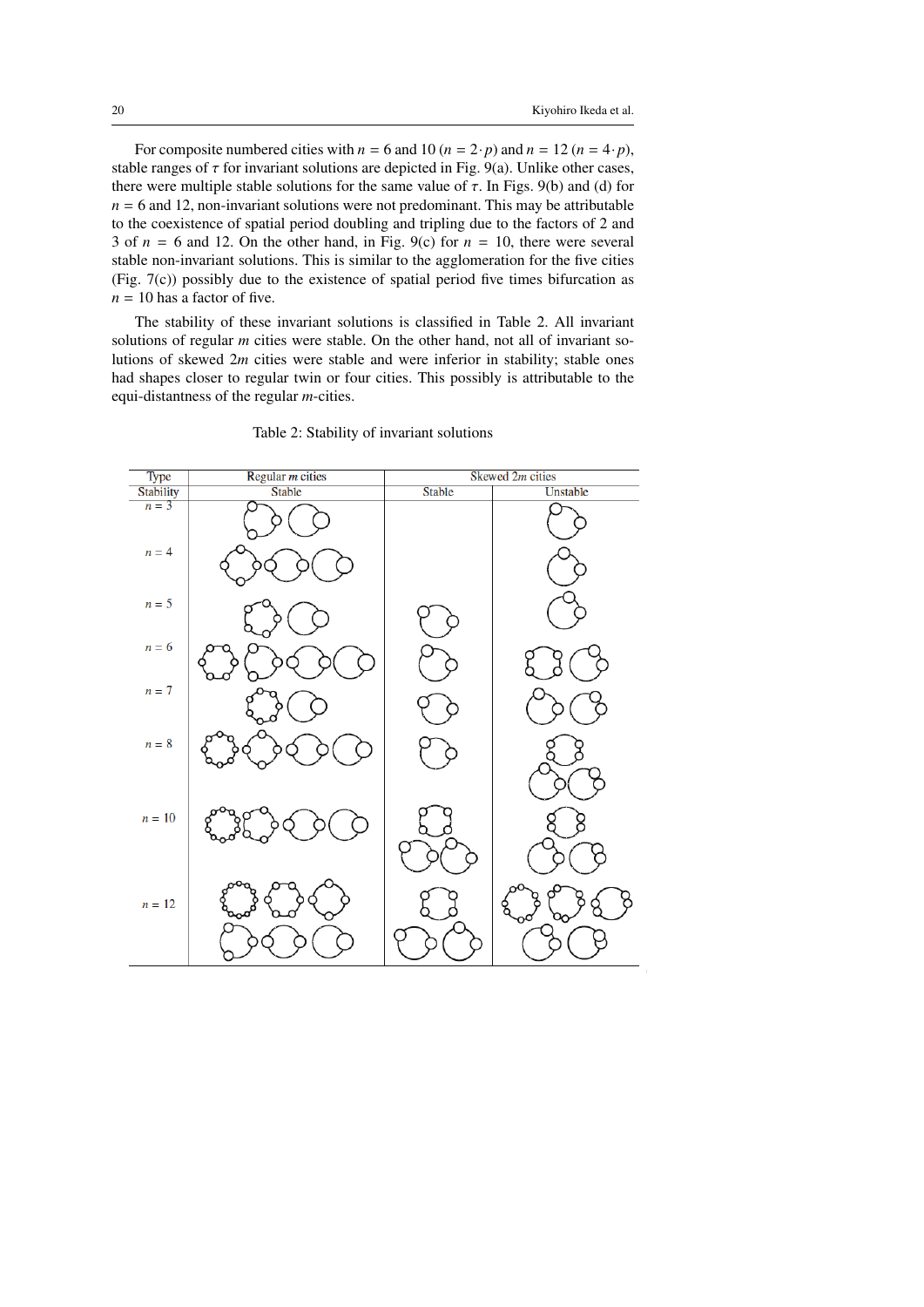#### 7.2 Asymptotic agglomeration behaviors for a large number of cities

Most of the previous studies on the racetrack economy with a large number of cities dealt with  $n = 2<sup>k</sup>$  cities (Section 2). Yet it is yet to be ensured that such number of cities represents the agglomeration behaviors when the number *n* becomes large. To ensure this issue, stable curves of transport cost parameter  $\tau$  and population ratio for  $n = 4, 5, 6$  in Fig. 10(a) were compared for those of  $n = 8, 9, 10$  in Fig. 10(b). The difference of stable curves of  $n = 8, 9, 10$  was apparently smaller that of  $n = 4, 5, 6$ . It, accordingly, is a logical sequel to depict  $n = 2<sup>k</sup>$  to represent a large number of cities, since its agglomeration behavior is much simpler than other cases (Section 7.1). Figure 11 for  $n = 128 = 2^7$  displays an echelon-like structure of the transition to fewer and larger agglomerations with an orderliness via period doubling that took place seven times in agreement with Proposition 7.

#### 7.3 Comparison with the Pf model

There may be a widespread pessimism on the numerical investigation of stability as it is well known to be model dependent. Nonetheless, we found commonality in the stability of invariant solutions of the FO and Pf models. The stable ranges of  $\tau$  for invariant solutions of the Pf model shown in Fig. 12 are in good agreement with those of the FO model presented above (Figs. 7(a)–9(a)). Thus it achieves a drastic simplification to observe solely on stable invariant solutions, while a complete numerical analysis of all stable equilibria would demand huge tasks as we have seen in Section 7.2. This shows the importance of the study of invariant patterns presented in this paper.

## 8 Conclusion

This paper elucidated bifurcation and agglomeration properties of the racetrack economy with an arbitrary number of cities by extending the previous results for  $n = 2<sup>k</sup>$ (Ikeda et al. 2012). It is ensured that primed numbered cities undergo bifurcation with a very simple hierarchical structure, whereas composite numbered cities undergo very complicated one. An attention was paid to the existence of invariant solutions that retain their spatial distributions when the transport cost parameter is changed. A knowledge on these solutions, which are inherent for replicator dynamics and are dependent on the number of cities, gave an insightful information on spatial agglomerations of spatial economy models.

We have observed two kinds of agglomerations: those of invariant solutions and those of all solutions including non-invariant ones. Although the latters give a complete view of agglomerations, the formers can present a nearly complete view in a much simpler setting. A future study of spatial agglomeration of racetrack economy can be conducted focusing of stable invariant solution as it achieves a drastic simplification to observe solely on stable invariant solutions (Section 7.3).

The difference of stable curves for city numbers of several kinds was demonstrated numerically to diminish as the number of cities increases. It is a logical sequel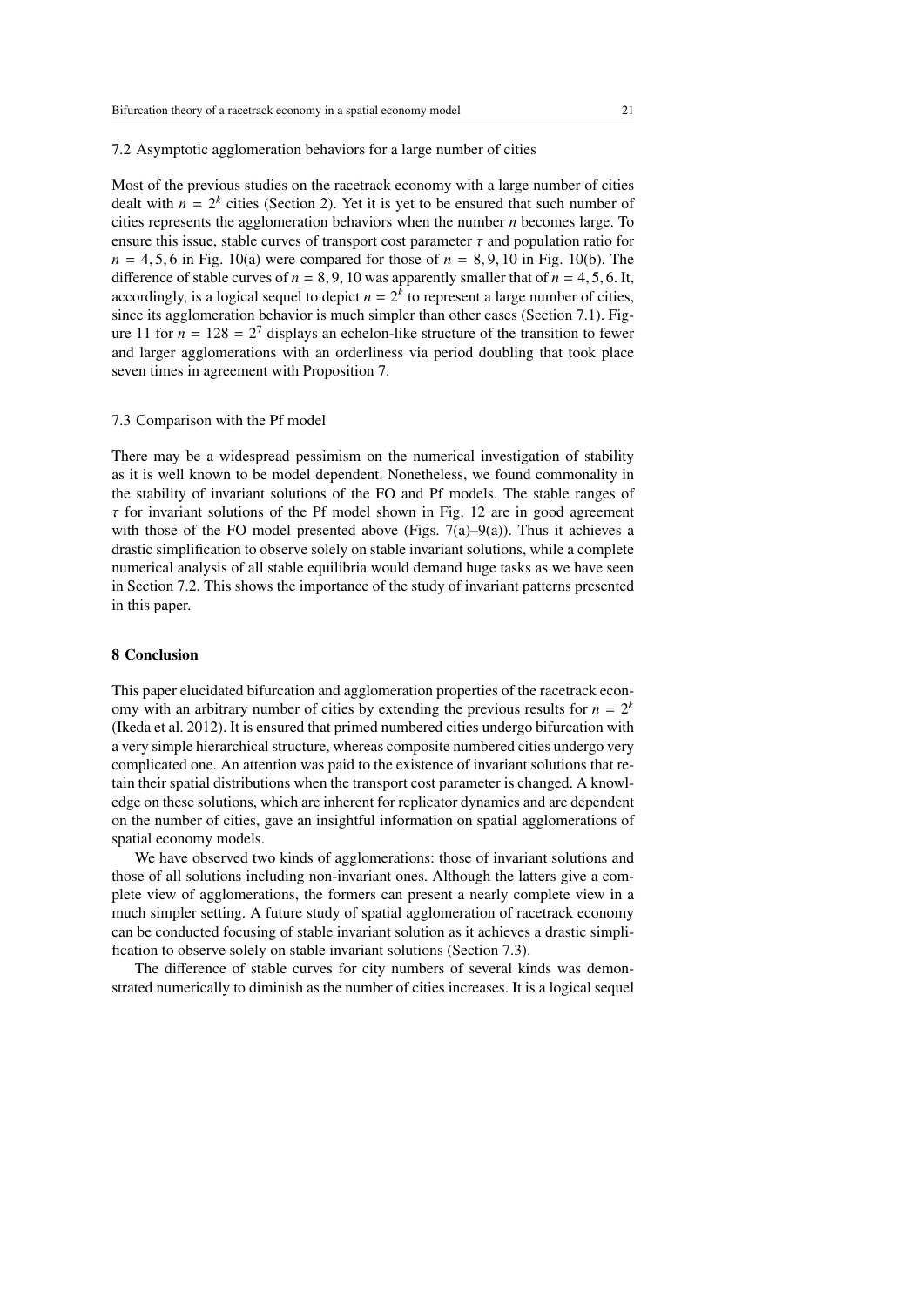

Fig. 10: Change of stable agglomeration as *n* increases (solid curves: stable solutions; dashed curves: unstable solutions;  $\lambda_{\text{max}}$ : maximum population among the cities)



Fig. 11: Spatial period doubling cascade for stable solutions of  $n = 128$  (solid lines: stable solutions;  $\lambda_{\text{max}}$ : maximum population among the cities)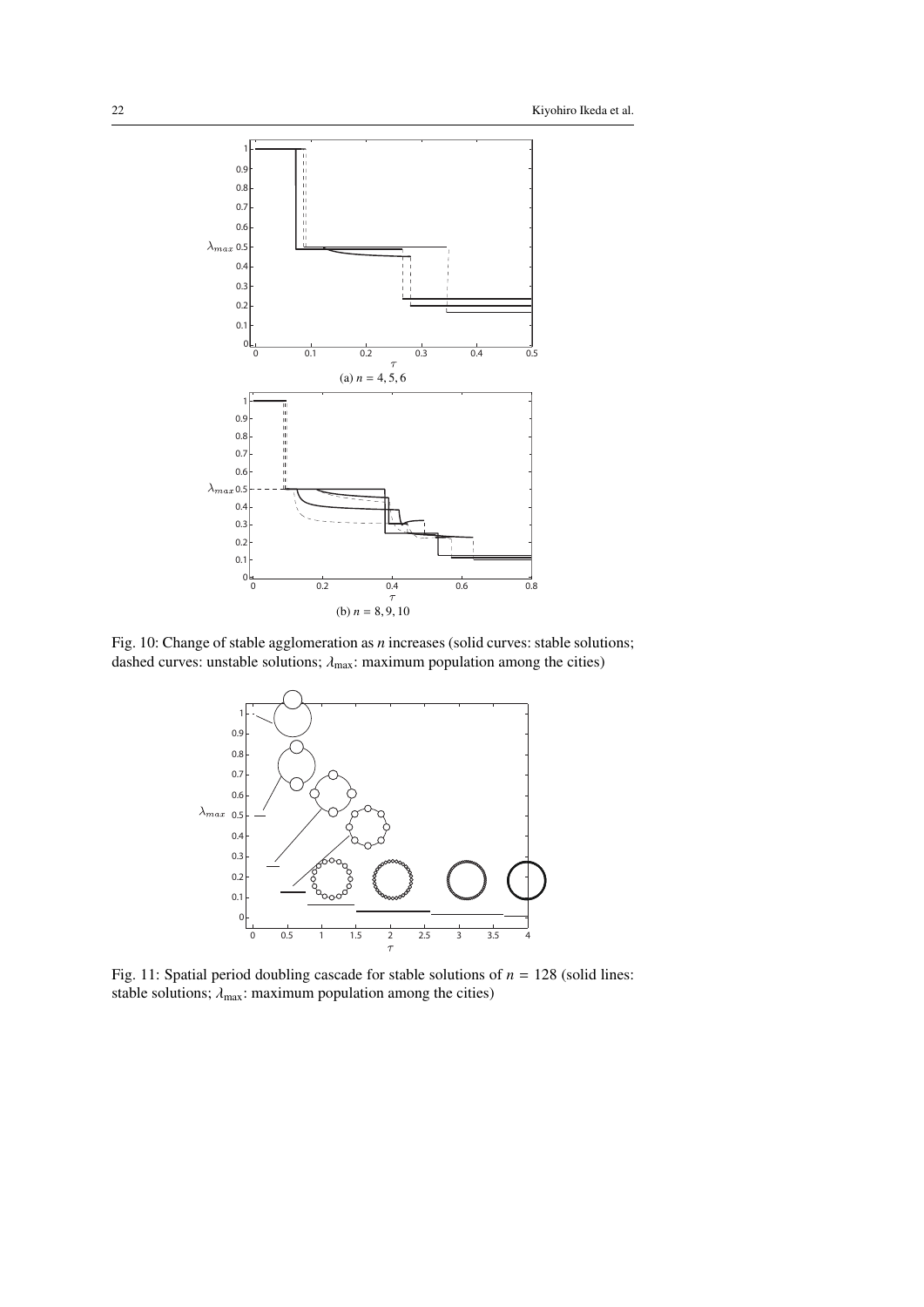

Fig. 12: Durations of  $\tau$  for stable invariant solutions for the Pf model (solid lines: stable solutions;  $\lambda_{\text{max}}$ : maximum population among the cities)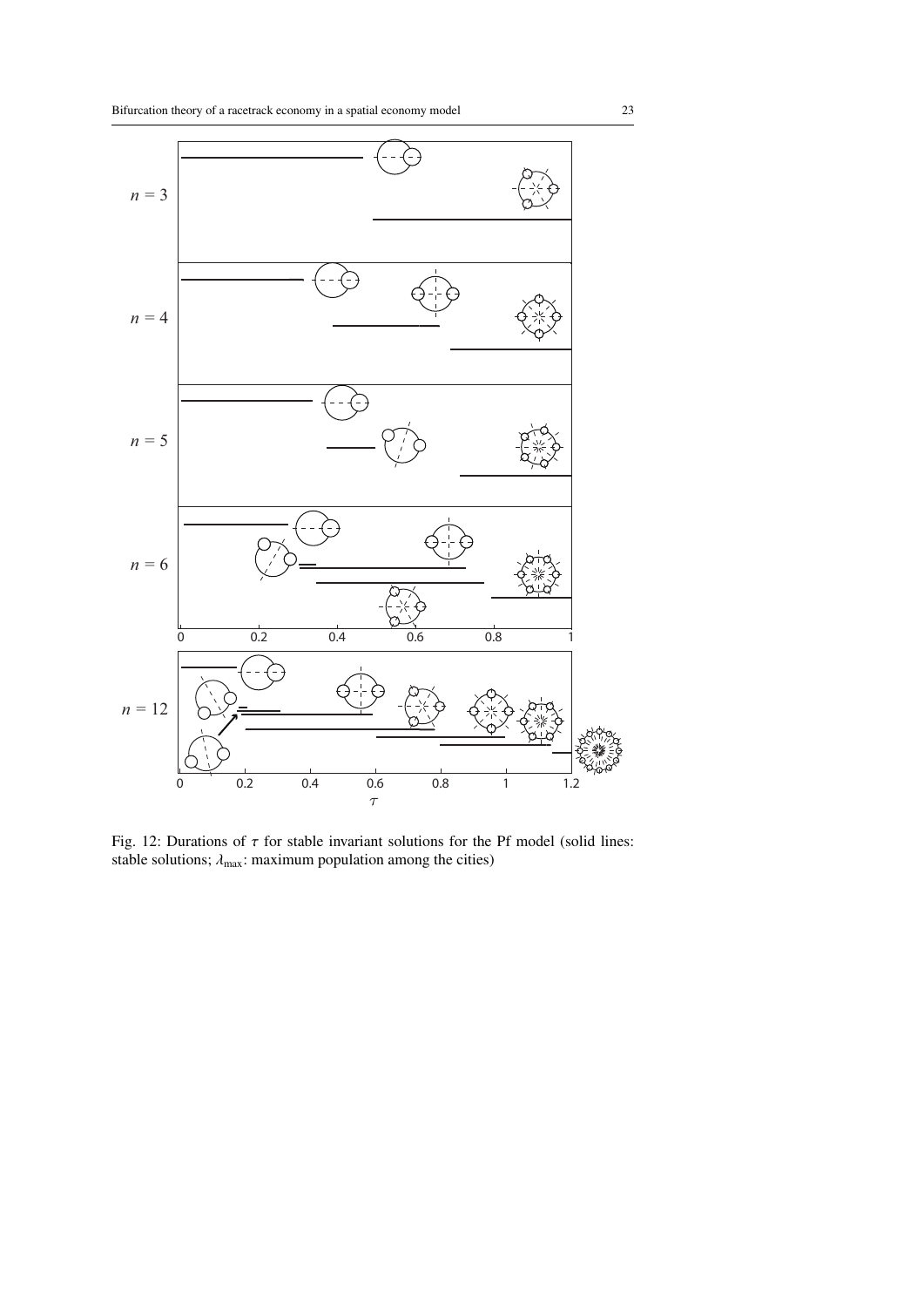to depict  $n = 2<sup>k</sup>$  as a representative of a large number, since the agglomeration behavior of  $n = 2<sup>k</sup>$  is much simpler than other cases. This also ensures the validity of the studies of  $n = 2^k$  cities conducted up to now (Section 2).

## A Theoretical details

#### A.1 Stability and sustainability conditions for corner solutions

The static governing equation (10) can be rearranged accordingly as

$$
\hat{F} = \begin{bmatrix} F_{+}(\lambda_{+}, \lambda_{0}, \tau) \\ F_{0}(\lambda_{+}, \lambda_{0}, \tau) \end{bmatrix}
$$
\n(23)

with the rearranged Jacobian matrix

$$
\hat{J} = \begin{bmatrix} J_+ & J_{+0} \\ O & J_0 \end{bmatrix},\tag{24}
$$

where

$$
J_{+} = \text{diag}(\lambda_1, \dots, \lambda_m) \{ \partial(v_i - \bar{v}) / \partial \lambda_j \mid i, j = 1, \dots, m \},
$$
  
\n
$$
J_{+0} = \text{diag}(\lambda_1, \dots, \lambda_m) \{ \partial(v_i - \bar{v}) / \partial \lambda_j \mid i = 1, \dots, m; j = m + 1, \dots, n \},
$$
  
\n
$$
J_0 = \text{diag}(v_{m+1} - \bar{v}, \dots, v_n - \bar{v}).
$$

A stable spatial equilibrium is given by a stable stationary solution, for which all eigenvalues of  $\hat{J}$  are negative. Such stability condition is decomposed into two conditions:

$$
\begin{cases}\n\text{Stability condition for } \lambda_+; \qquad \text{all eigenvalues of } J_+ \text{ are negative.} \\
\text{Sustainability condition for } \lambda_0; \text{ all diagonal entries of } J_0 \text{ are negative.}\n\end{cases} \tag{25}
$$

## A.2 Representation matricies for D*<sup>n</sup>*

In our study of a system of *n* cities on the racetrack economy, each element  $g$  of  $D_n$  acts as a permutation among city numbers  $(1, \ldots, n)$ . Consequently, each representation matrix  $T(g)$ , which expresses the geometrical transformation by *g*, is a permutation matrix. With the use of the representation matrices for *r* and *s*:

$$
T(r) = \begin{pmatrix} 1 & & 1 \\ 1 & & \\ & \ddots & \\ & & 1 \end{pmatrix}, \quad T(s) = \begin{pmatrix} 1 & & \\ & \ddots & \\ & 1 & \end{pmatrix},
$$

the representation matrices  $T(g)$  ( $g \in D_n$ ) can be generated as

$$
T(r^{j}) = {T(r)}^{j}, \quad T(sr^{j}) = T(s){T(r)}^{j}, \quad (j = 0, 1, ..., n-1).
$$

## A.3 Proofs of Lemma A.3.1 and Propositions A.3.2–A.3.6

#### *A.3.1 Proof of Lemma 1*

Since the *m* places belonging to  $\lambda_+$  are permuted each other by  $T_+(g)$  ( $g \in G$ ), we have  $v_1 = \cdots = v_m$ , as well as  $\lambda_1 = \cdots = \lambda_m = 1/m$ . Then we have  $\bar{v} = \sum_{i=1}^m \lambda_i v_i = v_i$  and, in turn,  $v_i - \bar{v} = 0$  (*i* = 1, ..., *m*), thereby satisfying  $F_+(\frac{1}{m}\mathbf{1}, \mathbf{0}, \tau) = \mathbf{0}$ . For  $n-m$  places with no population, we have  $\lambda_j = 0$ , thereby satisfying  $F_0(\frac{1}{m}, 1, 0, \tau) = 0$ . This shows that  $(\lambda_+, \lambda_0, \tau) = (\frac{1}{m}, 1, 0, \tau)$  serves as a solution for any  $\tau$ , i.e., an invariant solution.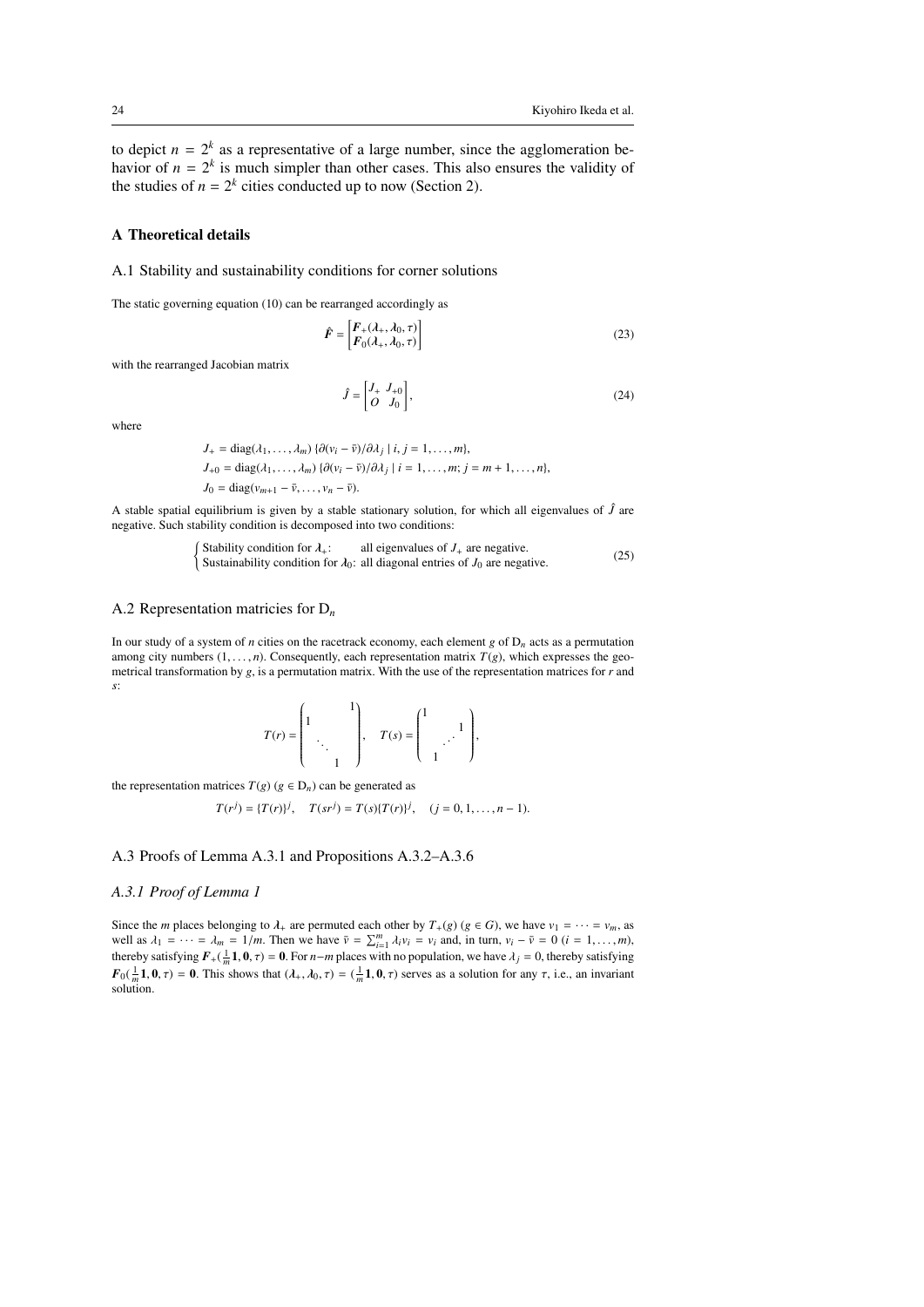## *A.3.2 Proof of Proposition 2*

The group *G* in Lemma 1 is chosen as D*<sup>m</sup>* both for the regular *m* cities and for the skewed 2*m* cities, thereby ensuring that they are invariant solutions. Skewed 3*m* cites with D*m*-invariance do not exist since the rotation permuting three neighboring agglomerated cities is finer than C*<sup>m</sup>* and there is only a reflection permuting only two cities among them. Likewise, regular 4*m* cities and so on do not exist. These suffice for the proof.

## *A.3.3 Proof of Proposition 3*

(i) Since the regular *m* cities are  $D_m$ -invariant, *n* is divisible by *m*. Conversely, when *n* is divisible by *m*  $(1 \le m \le n)$ , it is possible to set forth the regular *m* cities by choosing every  $n/m$  cities as agglomerated places.

(ii) Since the skewed 2*m* cities are  $D_m$ -invariant, *n* is divisible by *m*. A subset containing  $n/m$  cities are cyclically repeated *m* times. Since  $n/m = 1$  is related to the regular *n* cities and  $n/m = 2$  is related to the regular  $n/2$  cities, we have  $n/m \ge 3$  for the skewed 2*m* cities. This gives  $1 \le m \le n/3$ .

#### *A.3.4 Proof of Proposition 4*

(i) The flat earth is an invariant solution for any *n* by Proposition 1. An atomic mono-center (concentration) was shown to be an invariant solution in a racetrack economy for any *n* in Castro et al. (2012) and Ikeda et al. (2012). For the twin cities, Lemma 1 is satisfied by a group *G* that exchanges the twin cities, thereby showing that the twin cities is an invariant solution for any *n*.

(ii) A primed number *n* has two factors: 1 and *n*. The invariant solutions of regular *m* cities type are either an atomic mono-center with  $m = 1$  and a flat earth with  $m = n$  by Proposition 3(i). The invariant solution of skewed 2*m* cities type is skewed twin cities with  $m = 1$  by Proposition 3(ii).

## *A.3.5 Proof of Proposition 5*

The primed number *n* is always odd and is expressed as  $n = 2j_{\text{max}} + 1$  ( $j_{\text{max}} = 2, 3, 5, 6, \ldots$ ). There is no simple bifurcation. The index of a double bifurcation is always  $\hat{n} = n / \text{gcd}(n, j) = n (j = 1, \ldots, j_{\text{max}})$  and is odd. By Lemma 2, this bifurcation is asymmetric.

## *A.3.6 Proof of Proposition 6*

If  $n/m = 2$ , this is a simple point. Otherwise, we have  $3 \le n/m \le n$  and set  $j = m (1 \le j < n/2)$  that leads to the index for a double point in (17) as  $\hat{n} = n/\text{gcd}(n, j) = n/m$  (3  $\leq \hat{n} \leq n$ ). Thus there is a double bifurcation associated with  $j = m$ . The spatial period elongates from  $2\pi/n$  to  $2\pi/m$ , thereby extending  $n/m$ times.

#### References

- 1. Akamatsu T, Takayama Y, Ikeda K (2012) Spatial discounting, Fourier, and racetrack economy: A recipe for the analysis of spatial agglomeration models. Journal of Economic Dynamics & Control 36(5):754–778
- 2. Anas A (2004) Vanishing cities: what does the new economic geography imply about the efficiency of urbanization? Journal of Economic Geography 4(2):181–199
- 3. Beckmann MJ (1976) Spatial equilibrium and the dispersed city, in: Y. Y. Papageorgiou (Ed.), Mathematical Land Use Theory. Lexington Books, Lexington, MA, 117–125
- 4. Behrens K, Thisse, J-F (2007) Regional economics: A new economic geography perspective. Regional Science and Urban Economics 37(4):457–465